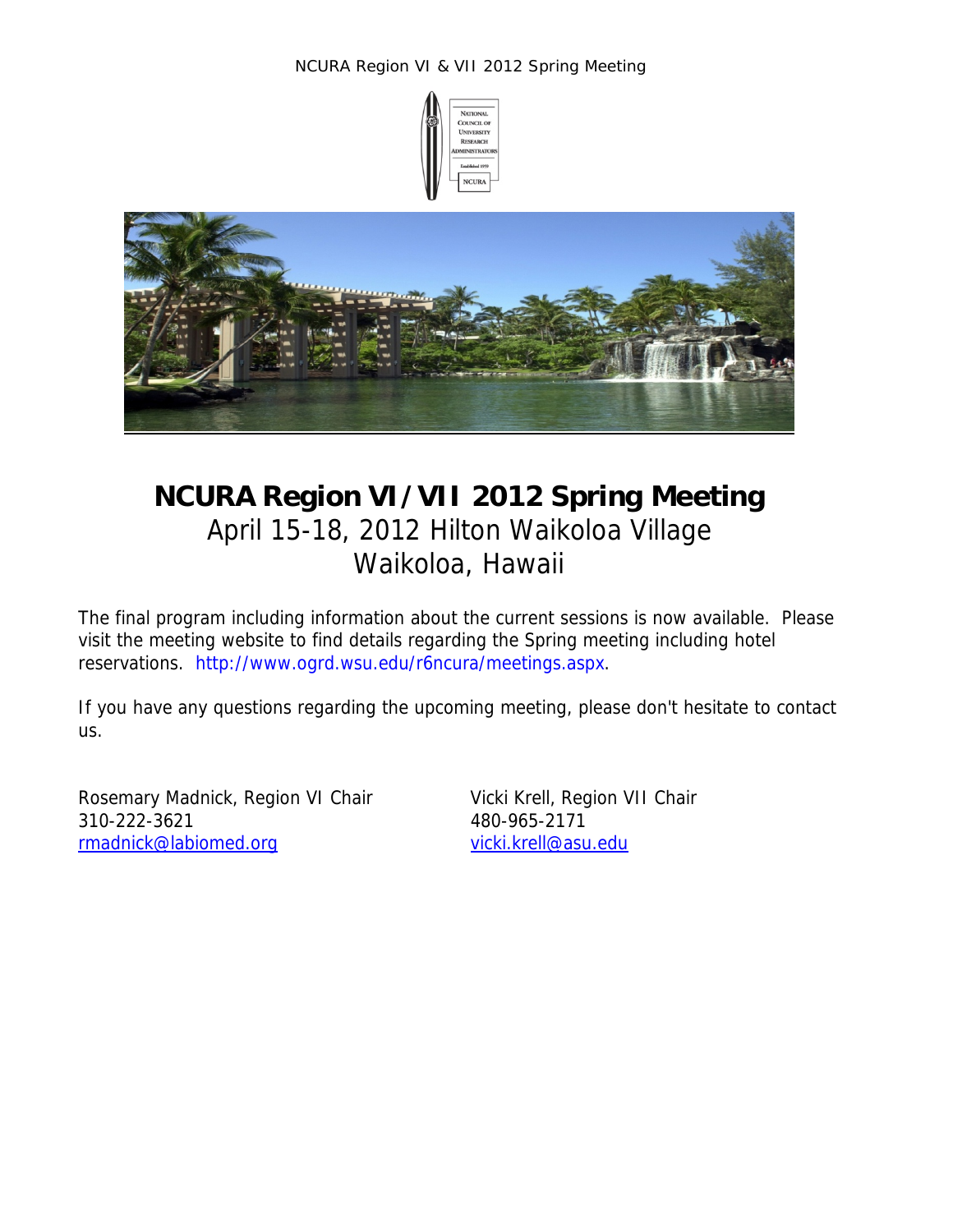

| <b>Saturday, April 14</b> |                                                                                                                                                                                                                                                                                                                                                                                                                                                                                                 |
|---------------------------|-------------------------------------------------------------------------------------------------------------------------------------------------------------------------------------------------------------------------------------------------------------------------------------------------------------------------------------------------------------------------------------------------------------------------------------------------------------------------------------------------|
| 2:00PM-6:00PM             | <b>Registration Desk Open</b>                                                                                                                                                                                                                                                                                                                                                                                                                                                                   |
| Waikoloa Promenade        |                                                                                                                                                                                                                                                                                                                                                                                                                                                                                                 |
| Sunday, April 15          |                                                                                                                                                                                                                                                                                                                                                                                                                                                                                                 |
| 7:30AM-4:30PM             | <b>Registration Desk Open</b>                                                                                                                                                                                                                                                                                                                                                                                                                                                                   |
| Waikoloa Promenade        |                                                                                                                                                                                                                                                                                                                                                                                                                                                                                                 |
| 7:00AM-8:45AM             | <b>Continental BREAKFAST for Morning Workshop Participants and Faculty</b>                                                                                                                                                                                                                                                                                                                                                                                                                      |
| Kona Promenade            |                                                                                                                                                                                                                                                                                                                                                                                                                                                                                                 |
| 8:30AM-11:45AM            | WORKSHOP #1: Parasailing through the Pre-Award Basics                                                                                                                                                                                                                                                                                                                                                                                                                                           |
| Kona 1                    | <b>Description:</b><br>Principal investigators and other university staff expect us to play a major role in facilitating their                                                                                                                                                                                                                                                                                                                                                                  |
| Audience - General        | proposals through various stages of development, review and the successful submission to<br>external sponsors. If that isn't enough, we have to be on top of the continuous changing of                                                                                                                                                                                                                                                                                                         |
| Level: Basic:             | rules and regulations governing proposal review and submission. In this workshop, learn<br>various ways of searching for funding opportunities, we will begin to explore the pre-award<br>requirements involved in the submission of proposals and award acceptance phases of the<br>sponsored projects life cycle. Also, in this workshop overview, we will examine some key<br>elements of award negotiation and acceptance. Key elements will be applied through the use of<br>case studies. |
|                           | Learning Outcomes:<br>Participants will examine the various elements of a proposal<br>Participants will explore proposal submissions through award negotiation and<br>acceptance<br>Participants will analyze a situation and know where to go to respond<br>Presenter: Denise Clark, Associate Vice President, Research; University of Maryland, College<br>Park<br>Presenter: Dennis Paffrath, Assistant Vice President, SPA; University of Maryland, Baltimore                               |
| 8:30AM-11:45AM            | WORKSHOP #2: Surfing the Waves of Subawards and Subrecipient Monitoring: The<br><b>Basics and Beyond</b>                                                                                                                                                                                                                                                                                                                                                                                        |
| Kona 2                    | <b>Description:</b>                                                                                                                                                                                                                                                                                                                                                                                                                                                                             |
| Audience - General        | This workshop will explore the full cycle of subawards and subrecipient monitoring, a complex,<br>shared responsibility that begins at the time of proposal development and extends throughout                                                                                                                                                                                                                                                                                                  |
| Level - Basic             | the life of the subaward. The workshop will focus on sharing tips, strategies and practical<br>guidance, and is designed to introduce the topic to newcomers, as well as provide<br>comprehensive tools to more experienced research administrators. Through discussions, case<br>studies and exercises, participants will work through implementation strategies, approaches and                                                                                                               |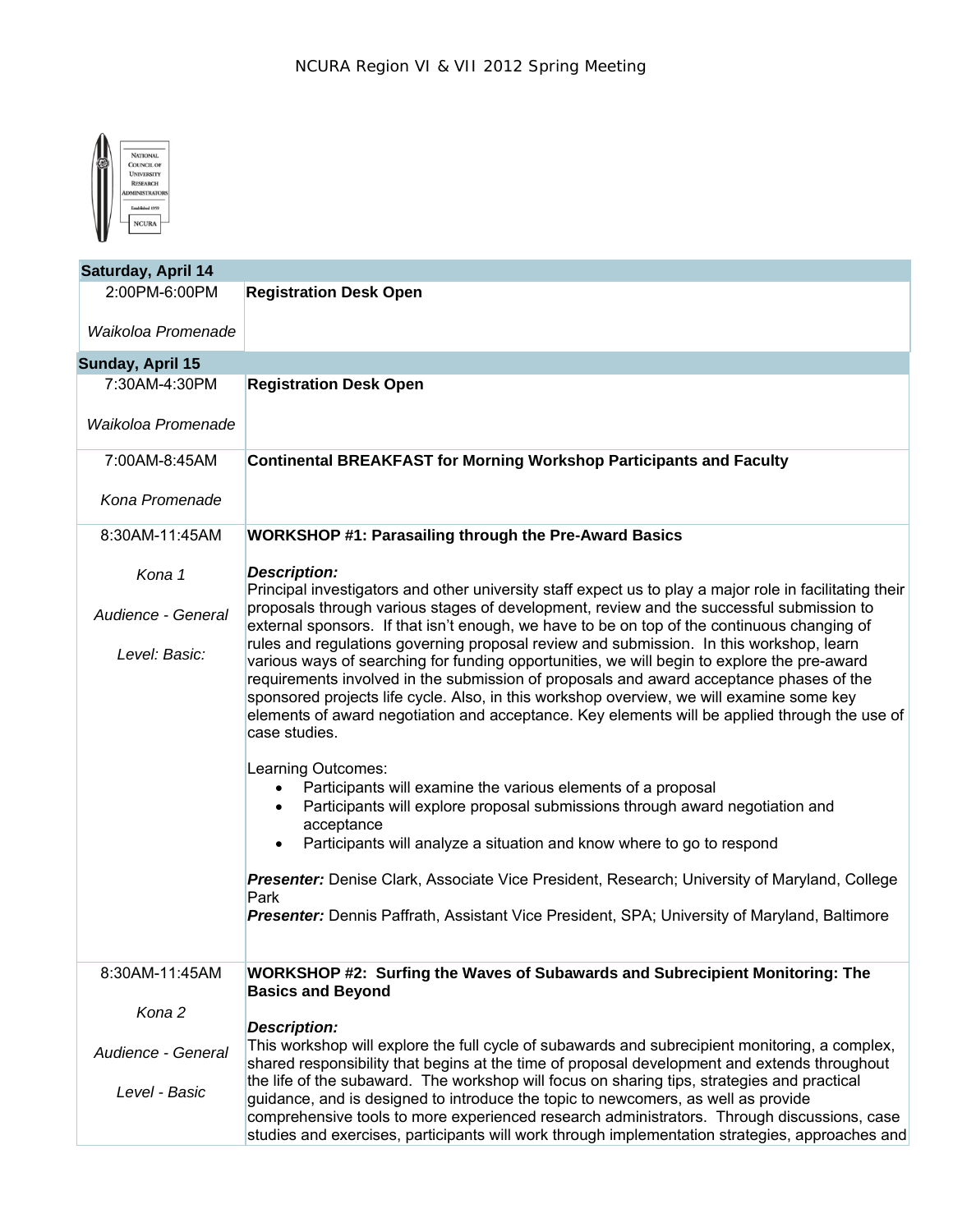|                                                    | NCURA Region VI & VII 2012 Spring Meeting                                                                                                                                                                                                                                                                                                                                                                                                                                                                                                                                                                                                                                                                                                                                                                                                                                                                                                                                                                                                                                                                                                                                          |
|----------------------------------------------------|------------------------------------------------------------------------------------------------------------------------------------------------------------------------------------------------------------------------------------------------------------------------------------------------------------------------------------------------------------------------------------------------------------------------------------------------------------------------------------------------------------------------------------------------------------------------------------------------------------------------------------------------------------------------------------------------------------------------------------------------------------------------------------------------------------------------------------------------------------------------------------------------------------------------------------------------------------------------------------------------------------------------------------------------------------------------------------------------------------------------------------------------------------------------------------|
|                                                    | solutions in areas of pre-award risk analysis, as well as post-award monitoring.                                                                                                                                                                                                                                                                                                                                                                                                                                                                                                                                                                                                                                                                                                                                                                                                                                                                                                                                                                                                                                                                                                   |
| 8:30AM-11:45AM<br>Kona 3                           | Learning Outcomes:<br>Recognizing subaward characteristics<br>$\bullet$<br>Understand subrecipient monitoring responsibilities<br>$\bullet$<br>Strategies for addressing day-to-day monitoring issues<br>$\bullet$<br>Strategies for addressing central monitoring responsibilities<br>Presenter: Michiko Pane, Director of Pre-Award Operations & SeRA, Office of Sponsored<br>Research, Stanford University<br><b>WORKSHOP #3: Export Controls/ITAR - How to Avoid Eruptions or Tsunamis</b><br><b>Description:</b>                                                                                                                                                                                                                                                                                                                                                                                                                                                                                                                                                                                                                                                              |
|                                                    | Introduction to the basic concepts associated with export controls and university research                                                                                                                                                                                                                                                                                                                                                                                                                                                                                                                                                                                                                                                                                                                                                                                                                                                                                                                                                                                                                                                                                         |
| Audience - General<br>Level-<br>Basic/Intermediate | activities to help keep your faculty and researchers out of trouble! This workshop will focus<br>primarily on the impact of the ITAR on university research. Participants will learn about basic<br>export terms and common myths, determine what is subject to the regulations and what is not,<br>and get the basics on how to manage export control issues on your campus. This workshop will<br>also go beyond the basics and cover the review of proposals and awards for export control<br>issues; how to determine if a license is needed; explain the most common types of export<br>licenses and how to protect export controlled projects; and discuss the export control<br>ramifications of travel and research conducted outside the U.S. Resources and examples will<br>be provided.                                                                                                                                                                                                                                                                                                                                                                                 |
|                                                    | Learning Outcomes:<br>Participants will learn the common regulatory terms and concepts pertaining to export<br>$\bullet$<br>controls;<br>Participants will develop familiarity with the organization and content of the export<br>$\bullet$<br>control regulations;<br>Participants will learn to identify "red flags" that may indicate the need for additional<br>$\bullet$<br>export assessment for a particular grant, contract, or proposed activity;<br>Participants will better understand the impact export control regulations have on<br>$\bullet$<br>research activities at colleges and universities;<br>Participants will learn about the different types of export licenses and agreements and<br>$\bullet$<br>the steps to take if a license is needed;<br>Participants will learn how to protect export controlled projects; and<br>Participants will understand how to use some of the most common license exceptions<br>and exemptions related to research and travel outside the U.S.<br>Presenter: Kay Ellis, MHR, Export Controls Officer, University of Arizona<br>Presenter: Adilia Koch, Director of Export Compliance, California Institute of Technology |
| 12:00PM-1:00PM                                     | <b>LUNCH for Afternoon Workshop Participants and Faculty</b>                                                                                                                                                                                                                                                                                                                                                                                                                                                                                                                                                                                                                                                                                                                                                                                                                                                                                                                                                                                                                                                                                                                       |
| Kona 4<br>1:15PM-4:30PM                            | WORKSHOP #4: Snorkeling Through the Federal Acquisition Regulation (FAR)                                                                                                                                                                                                                                                                                                                                                                                                                                                                                                                                                                                                                                                                                                                                                                                                                                                                                                                                                                                                                                                                                                           |
|                                                    |                                                                                                                                                                                                                                                                                                                                                                                                                                                                                                                                                                                                                                                                                                                                                                                                                                                                                                                                                                                                                                                                                                                                                                                    |
| Kona 1<br>Audience - General<br>Level - Basic      | <b>Description:</b><br>Negotiating contracts under the Federal Acquisition Regulation (FAR) can be a challenging<br>proposition for even an experienced research administrator. This workshop will introduce<br>participants to how the FAR works, and how to use the FAR to your advantage when<br>negotiating a federal contract (regardless of whether you receive it directly from a federal<br>agency, or as a flow-down from a higher tier contractor).                                                                                                                                                                                                                                                                                                                                                                                                                                                                                                                                                                                                                                                                                                                      |
|                                                    | Learning Outcomes:<br>Upon completing the workshop participants will be able to:<br>Identify the prescription for any particular FAR clause;<br>$\bullet$<br>Determine whether a FAR clause has been appropriately included in a contract;<br>$\bullet$                                                                                                                                                                                                                                                                                                                                                                                                                                                                                                                                                                                                                                                                                                                                                                                                                                                                                                                            |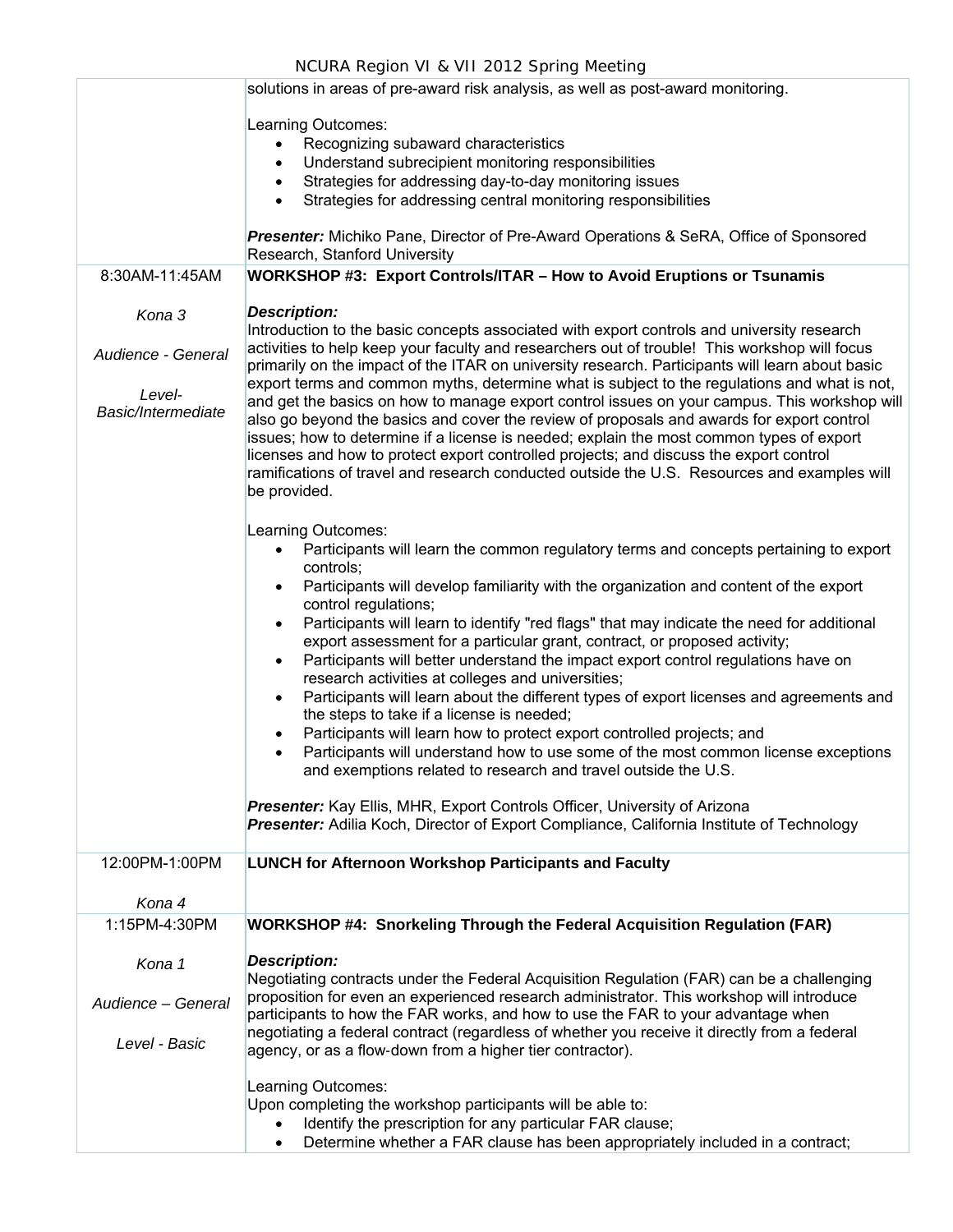| Argue to have a FAR clause removed or modified based on its prescription; |  |
|---------------------------------------------------------------------------|--|
|                                                                           |  |

Identify key FAR clauses and their importance.

*Presenter:* David Mayo, Director, Office of Sponsored Research, California Institute of **Technology** 

**WORKSHOP #5: How to be Prepared for an Audit and Avoid the Sharks**

1:15PM-4:30PM

*Kona 2 Audience - General Level- Intermediate Description:* The auditors are coming. They've asked to see the back-up documentation for the budget. Now where did you put those notes? When you were working on the proposal and budget with the PI, you had a notepad with scribbles. You had the best of intentions …oh, the stress of it all. Break the cycle. Create good habits that will help you be prepared for an audit. Learn what kind of documentation should be retained. Find out what kinds of questions you might be asked. If equipment was purchased, will the auditor want to look at the invoice? Where is the equipment now? Can it be located should the auditor want to see it? While compliance concerns have always existed, they seem to have reached an all-time high. Universities and colleges are being called to better account for the research funding that has been received. Audits are inevitable and preparing for the audit starts when the proposal is being drafted. Is your institution ready? Are you? It's essential for all members of the research partnership to be prepared. This workshop will focus on being prepared for and surviving an external audit. We will also discuss audit follow up and lessons learned to help you achieve a more effective research compliance program. *Presenter:* Lynne Yorita, Audit Manager, UCLA *Presenter:* Gwen Hering, External Audit Coordinator, UCLA 1:15PM-4:30PM *Kona 3 Audience – General Level - General*  **WORKSHOP #6: Managing Your Humpbacks: Tools for Optimizing your Personal and Professional Goals** *Description:* What makes you do what you do? Do you know what drains you or energizes you? You have all these "things" that you want to do but you may feel as though there isn't enough time or energy to even explore them. Or you don't know how to tackle all the challenges that the day-to-day brings. This hands-on workshop is designed to empower you to pull it all together into concrete, manageable goals.

> The first half of this workshop will be devoted to exploring participants' individual preferences, such as emotional quotient, personality, time and stress management, brain dominance and energy patterns. Participants will develop an understanding of how all of these personal preferences together influence their ability/inability to manage their personal and professional lives.

With the information gleaned during the first part of the workshop, in the second part of the workshop, each participant will develop a list of professional and personal needs and wants, beginning to understand how personal preferences influence how we manage our personal and professional activities. Finally, participants will come away with the beginnings of a manageable goal plan and have the support of others to carry it through.

*Presenter:* Julie Guggino, Associate Director, Research and Sponsored Programs , Central Washington University *Presenter:* Paulette Jones, Administrator, Center for Environmental Health Sciences, The University of Montana

#### 1:15PM-4:30PM **WORKSHOP #7: The Compliance Luau: Implementing and Managing Responsible**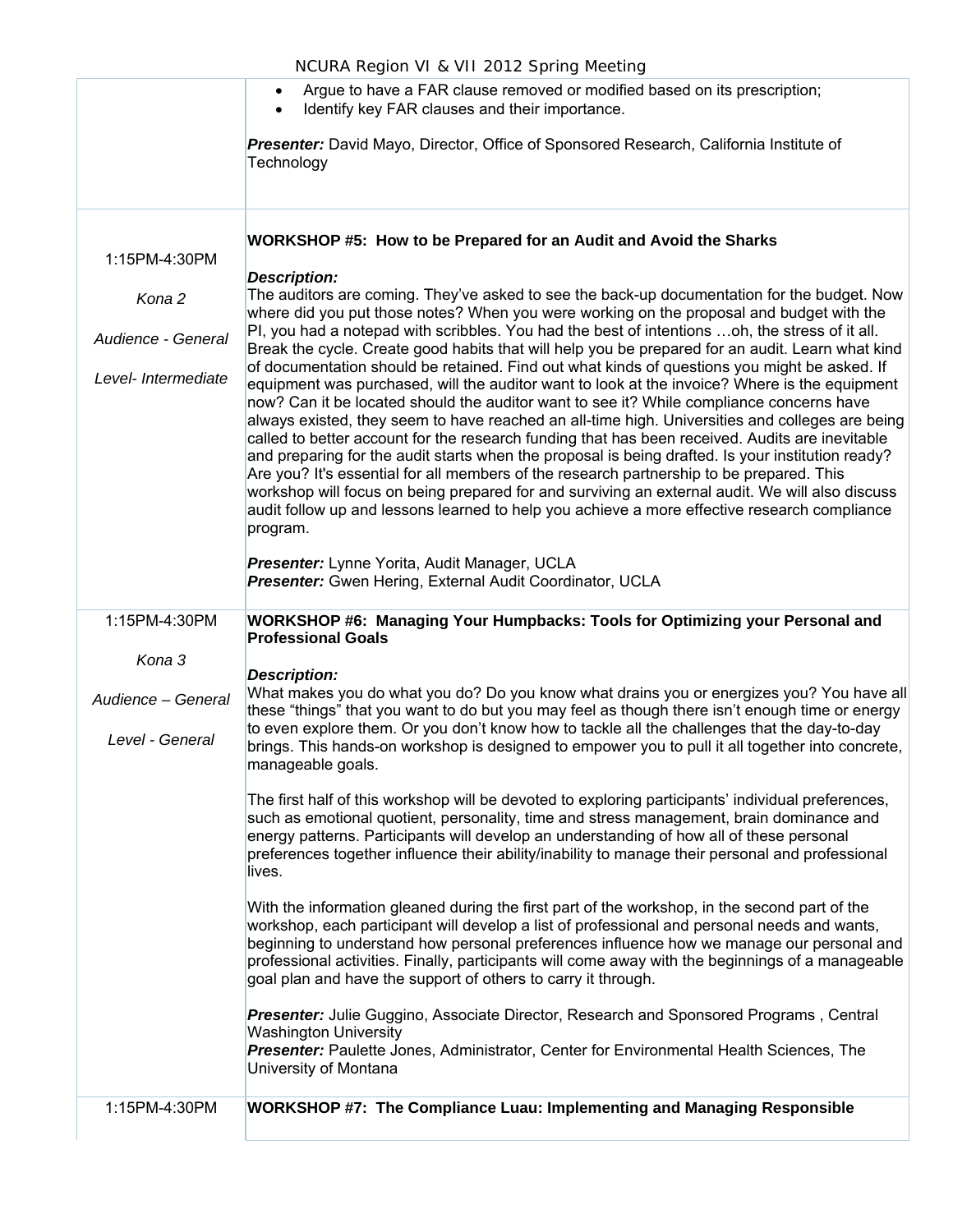#### NCURA Region VI & VII 2012 Spring Meeting *Waikoloa 2 Audience – General Level - Intermediate* **Conduct of Research (RCR) Education Program** *Description:* Responsible Conduct of Research (RCR) education is required for a variety of National Institutes of Health training grants, and for students and postdoctoral fellows on studies funded by National Science Foundation. What steps can you take to develop effective RCR training and to enhance the "culture of compliance" at your institution? This workshop will explain a variety of ethical issues encountered by researchers and will describe proven training techniques for providing the tools necessary to assess and work through those issues. Discussion will include examples of "what works" and "what does not" work and will include recommendations regarding content, methods, compliance, and documentation. Participants will actively share in an analysis of the relevant rules and regulations pertaining to responsible conduct of research, will engage and discuss the ethical principles and relevant cases which justify those rules and regulations, and will better understand how to design and implement instructional programs to ensure compliance with RCR policies. Learning Outcomes: Attendees will gain an understanding of a variety of proven techniques for delivering effective research ethics and responsible conduct of research training programs. Attendees will better understand the ethical issues encountered by researchers and how proper training can provide the tools necessary to assess and work through those issues. Attendees will learn how to implement effective teaching methodologies and instructional technologies to enhance teaching and learning effectiveness for all research constituencies. *Presenter:* Tony Onofrietti, Director of Research Education, The University of Utah, Office of the Vice President for Research 8:30AM-4:30PM *Kona 5 Audience – Department Level – Basic/Intermediate* **WORKSHOP #8: Wading to Swimming to Surfing the Seas of Departmental Research Administration** *Description:* As departmental administrators, you're the face of research administration when working with faculty. Departmental administrators often cover the full award lifecycle, which means you need the knowledge, strategies and the right tools to perform. This full‐day workshop will focus on giving departmental administrators knowledge, tools, and strategies to succeed in research administration. Furthermore, we'll explore the ways to learn the best practices from looking at other institutions and their solutions. Topics will include budget preparation, proposal administration and submission, managing awards, cost sharing, providing faculty assistance with project management, record retention, and the department's role in audits. All of these topics will be discussed within the context of knowledge, tools, and strategies that departmental administrators use to help their faculty members perform as principal investigators. The workshop faculty are experienced in research administration at both the departmental and central administration levels, and are able to offer perspectives from different campus areas. Learning Outcomes: Participants will learn knowledge, strategies, understanding, and tools on how to manage sponsored programs at the departmental level, and gain best practices from other institutions. *Presenter:* Samantha J. Westcott, Manager, Sponsored Projects Team, Children's Hospital, Los Angeles *Presenter:* Brenda Kavanaugh, Assistant Director, Office of Research and Project Administration, University of Rochester

**Presenter:** Heather Offhaus, Director, Grant Review & Analysis, Office of Research, University of Michigan Medical School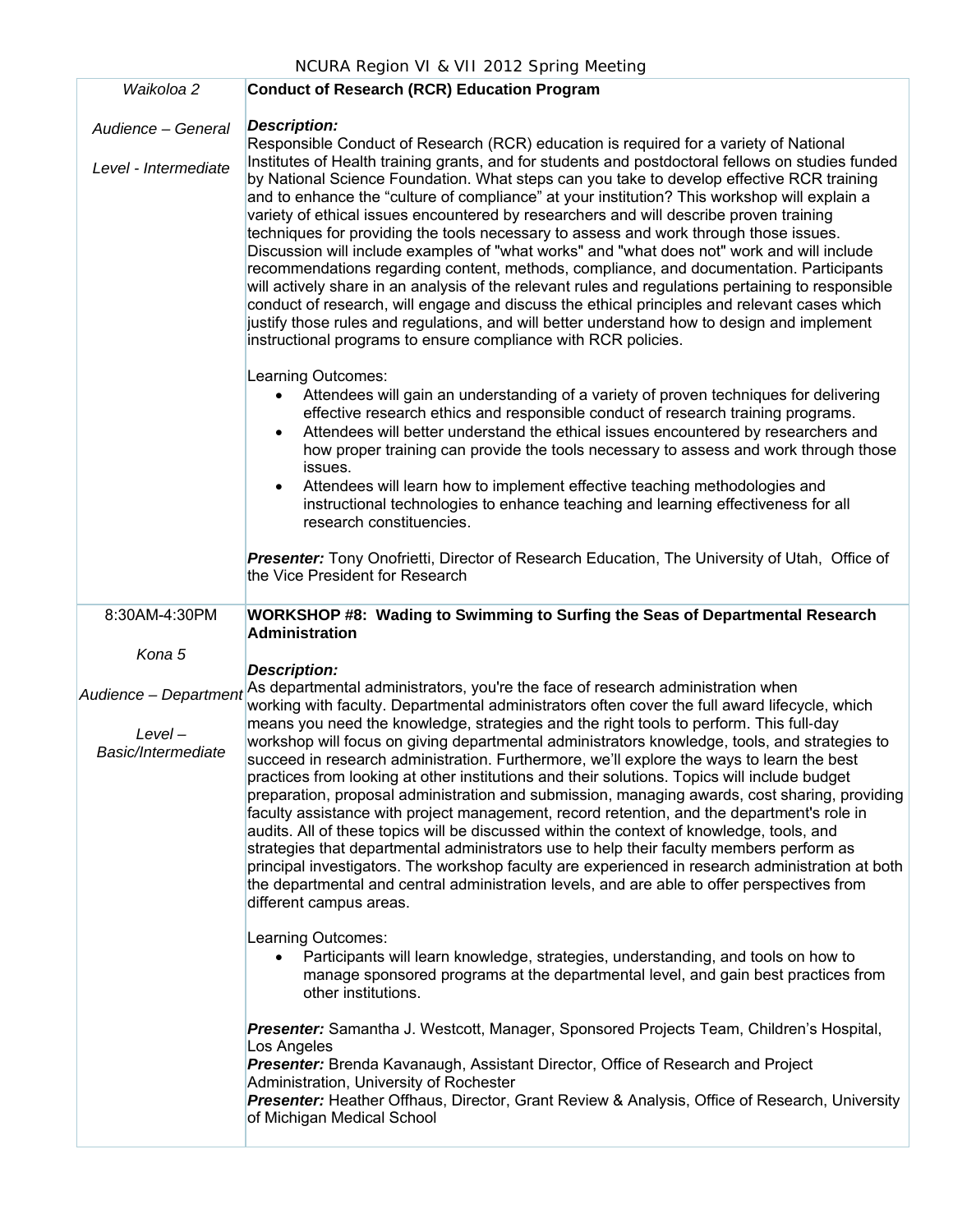| 6:00PM-8:00PM      | <b>OPENING RECEPTION for all Attendees</b>                                                                                                                                                                                                                                                                                                                                                                                                                                                                                                                                                                                                                                                                                                                                                                                                                                                                                                                                                                                                                                                                                                                                                                                                                                                                                                                     |
|--------------------|----------------------------------------------------------------------------------------------------------------------------------------------------------------------------------------------------------------------------------------------------------------------------------------------------------------------------------------------------------------------------------------------------------------------------------------------------------------------------------------------------------------------------------------------------------------------------------------------------------------------------------------------------------------------------------------------------------------------------------------------------------------------------------------------------------------------------------------------------------------------------------------------------------------------------------------------------------------------------------------------------------------------------------------------------------------------------------------------------------------------------------------------------------------------------------------------------------------------------------------------------------------------------------------------------------------------------------------------------------------|
| Kona Pool          | Join friends and colleagues for a fun and relaxing evening by the beautiful Kona Pool and enjoy<br>drinks and appetizers while you visit with old friends and make new ones.                                                                                                                                                                                                                                                                                                                                                                                                                                                                                                                                                                                                                                                                                                                                                                                                                                                                                                                                                                                                                                                                                                                                                                                   |
| Monday, April 16   |                                                                                                                                                                                                                                                                                                                                                                                                                                                                                                                                                                                                                                                                                                                                                                                                                                                                                                                                                                                                                                                                                                                                                                                                                                                                                                                                                                |
| 7:30AM-4:30PM      | <b>Registration Desk Open</b>                                                                                                                                                                                                                                                                                                                                                                                                                                                                                                                                                                                                                                                                                                                                                                                                                                                                                                                                                                                                                                                                                                                                                                                                                                                                                                                                  |
| Waikoloa Promenade |                                                                                                                                                                                                                                                                                                                                                                                                                                                                                                                                                                                                                                                                                                                                                                                                                                                                                                                                                                                                                                                                                                                                                                                                                                                                                                                                                                |
| 7:00AM-8:45AM      | <b>Continental BREAKFAST</b>                                                                                                                                                                                                                                                                                                                                                                                                                                                                                                                                                                                                                                                                                                                                                                                                                                                                                                                                                                                                                                                                                                                                                                                                                                                                                                                                   |
| Kona Promenade     |                                                                                                                                                                                                                                                                                                                                                                                                                                                                                                                                                                                                                                                                                                                                                                                                                                                                                                                                                                                                                                                                                                                                                                                                                                                                                                                                                                |
| 9:00AM-9:15AM      | <b>Welcome and Introductions</b>                                                                                                                                                                                                                                                                                                                                                                                                                                                                                                                                                                                                                                                                                                                                                                                                                                                                                                                                                                                                                                                                                                                                                                                                                                                                                                                               |
| 9:15AM-10:15AM     | Keynote: The Genius of Collective Leadership: Re-imagining Your Story in the Way<br><b>Forward</b>                                                                                                                                                                                                                                                                                                                                                                                                                                                                                                                                                                                                                                                                                                                                                                                                                                                                                                                                                                                                                                                                                                                                                                                                                                                             |
| Queen's Ballroom   | <b>Description:</b><br>Through mo'olelo and case studies, Dr. Benham uses story to invite audience members to<br>reflect on their own cultural/lineage stories, to think deeply about their passions and dreams,<br>and to consider re-imagining a collective, inclusive work environment. Drawing on her work as<br>Dean, Hawai inuiākea School of Hawaiian Knowledge (UH Mānoa) and with the W.K. Kellogg<br>Foundation's initiatives: Kellogg Leadership for Community Change (KLCC, 2002-2009) and<br>Engaging Communities in Education (ECE, 2009-present) as well as her work with both the<br>Native American Indian Higher Education Initiative (NAHEI, 1994-2000) and In Our Mother's<br>Voice: Indigenous Educational Models (1996-present), she will present the core concepts of<br>collective leadership: place-based leadership, capacity building, crossing boundaries, effective<br>relationship building, and strengthened infrastructure. This presentation of intergenerational,<br>cross-disciplinary, school-university-community leadership endeavors to illuminate an<br>evolutionary and innovative future that emphasizes leadership as a process for creating<br>community change through collective action.<br>Presenter: Maenette K.P. Benham, Dean, Hawai inuiākea School of Hawaiian Knowledge<br>University of Hawai i at Mānoa |
| 10:15AM-10:30AM    | <b>BREAK</b>                                                                                                                                                                                                                                                                                                                                                                                                                                                                                                                                                                                                                                                                                                                                                                                                                                                                                                                                                                                                                                                                                                                                                                                                                                                                                                                                                   |
| Kona Promenade     |                                                                                                                                                                                                                                                                                                                                                                                                                                                                                                                                                                                                                                                                                                                                                                                                                                                                                                                                                                                                                                                                                                                                                                                                                                                                                                                                                                |
| 10:30AM-12:00PM    | Moving Upstream: Building a Program of Interdisciplinary Research Collaboration                                                                                                                                                                                                                                                                                                                                                                                                                                                                                                                                                                                                                                                                                                                                                                                                                                                                                                                                                                                                                                                                                                                                                                                                                                                                                |
| Kohala 1           | <b>Description:</b><br>In this interactive concurrent session, we will describe the collaborative, team-building model                                                                                                                                                                                                                                                                                                                                                                                                                                                                                                                                                                                                                                                                                                                                                                                                                                                                                                                                                                                                                                                                                                                                                                                                                                         |
| Track: SPA         | that the University of Washington Bothell, Office of Research as adopted, the programs we have<br>introduced to promote interdisciplinary discussions and, ultimately research collaborations, and                                                                                                                                                                                                                                                                                                                                                                                                                                                                                                                                                                                                                                                                                                                                                                                                                                                                                                                                                                                                                                                                                                                                                             |
| Audience: General  | how we are assessing the effectiveness of these programs. We will report on the rationale for<br>different activities, the assessment process and what this data has told us about the value of                                                                                                                                                                                                                                                                                                                                                                                                                                                                                                                                                                                                                                                                                                                                                                                                                                                                                                                                                                                                                                                                                                                                                                |
| Level: Basic:      | these programs to participants. We will discuss what we have learned from developing and<br>executing these activities and how these programs might be applicable to other institutions.<br>We will then break out into smaller discussion groups to compare and contrast programs and                                                                                                                                                                                                                                                                                                                                                                                                                                                                                                                                                                                                                                                                                                                                                                                                                                                                                                                                                                                                                                                                         |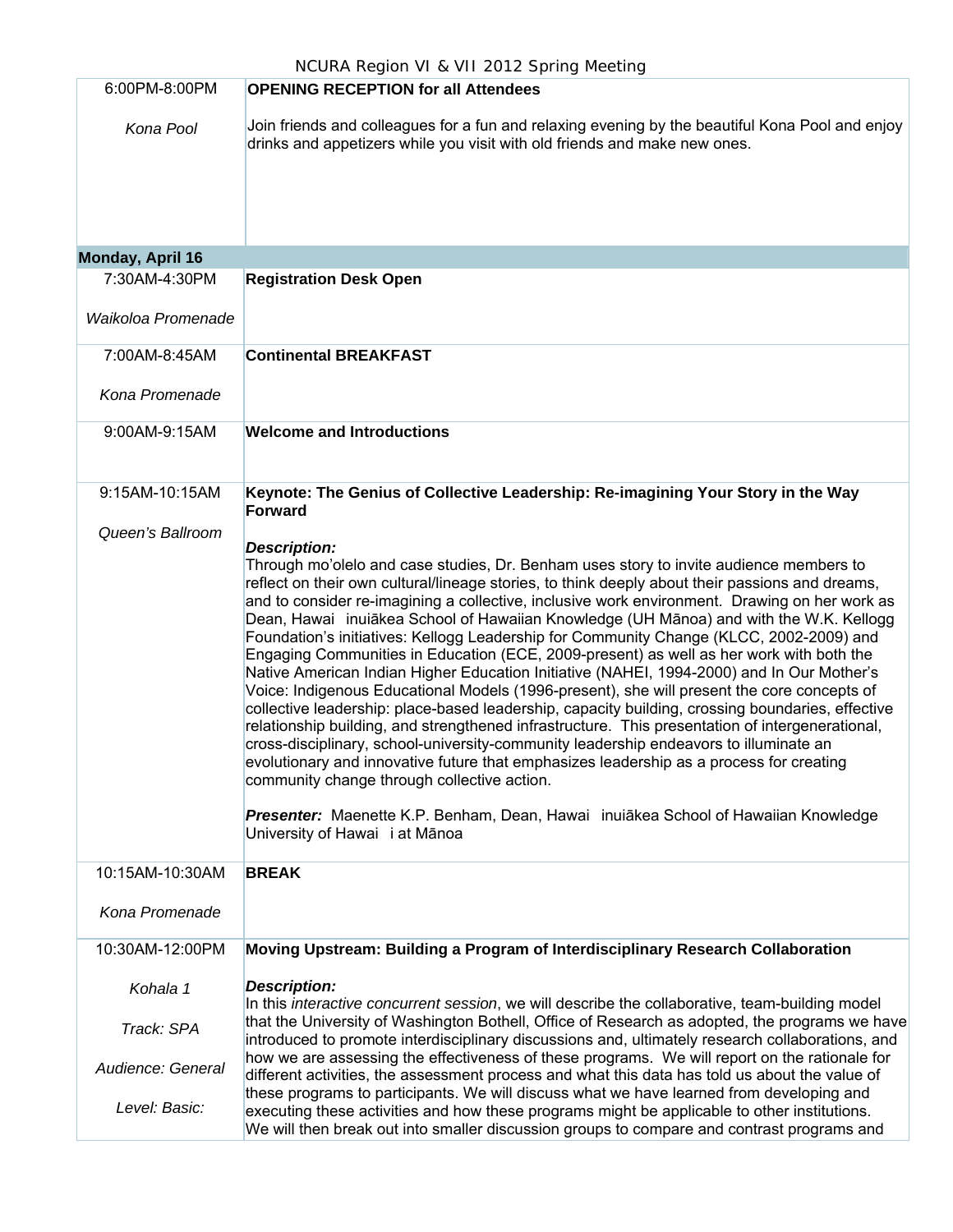| NCURA Region VI & VII 2012 Spring Meeting                                               |                                                                                                                                                                                                                                                                                                                                                                                                                                                                                                                                                                                                                                                                                                             |  |
|-----------------------------------------------------------------------------------------|-------------------------------------------------------------------------------------------------------------------------------------------------------------------------------------------------------------------------------------------------------------------------------------------------------------------------------------------------------------------------------------------------------------------------------------------------------------------------------------------------------------------------------------------------------------------------------------------------------------------------------------------------------------------------------------------------------------|--|
| <b>Type: Concurrent</b>                                                                 | their effectiveness across institutions. Participants will be encouraged to share:<br>their institutions experiences with both successful and unsuccessful research<br>$\bullet$<br>development programs,<br>discuss ideas for new programs.<br>$\bullet$<br>effective ways of evaluating these programs.<br>$\bullet$<br>Presenter: Charlotte Rasmussen, Ph.D., Research Evangelist, University of Washington<br><b>Bothell</b><br>Presenter: Cindy Shirley, CRA, University of Washington Bothell                                                                                                                                                                                                         |  |
| 10:30AM-12:00PM                                                                         | Leadership Succession Planning: Developing a Strategy                                                                                                                                                                                                                                                                                                                                                                                                                                                                                                                                                                                                                                                       |  |
| Kohala 2<br>Track: MO<br>Audience: General<br>Level: Intermediate<br>Type: Concurrent   | <b>Description:</b><br>The session will focus on developing a leadership succession strategy. Having a strategy is a<br>valuable tool to grow future leaders and to ensure continuous development within a shifting<br>market. Success by succession planning is an investment that leaders are recognizing as an<br>important strategy with long term benefits.<br>The following topics will be covered:<br><b>Assessment of Key Positions</b><br>$\bullet$<br>Identification of Key Talent<br>$\bullet$<br>Assessment of Key Talent<br>$\bullet$<br>Generation of Development Plans<br>$\bullet$<br>Development of Monitoring & Review<br>$\bullet$                                                       |  |
|                                                                                         | Presenter: Rosemary Madnick, Assistant Vice President, Research Administration, Los<br>Angeles Biomedical Research Institute<br>Presenter: Bruce Morgan, Assistant Vice Chancellor for Research Administration, University of<br>California, Irvine                                                                                                                                                                                                                                                                                                                                                                                                                                                         |  |
| 10:30AM-12:00PM                                                                         | <b>Effective Meetings: Producing Results</b>                                                                                                                                                                                                                                                                                                                                                                                                                                                                                                                                                                                                                                                                |  |
| Kohala 3<br>Track: PD<br>Audience: General<br>Level: General<br><b>Type: Concurrent</b> | <b>Description:</b><br>The session will focus on developing effective meeting strategies. Whether you are creating an<br>agenda, organizing an off-site meeting or aiming to inject some fun into your next meeting, it's<br>all in the planning.<br>The following topics will be covered:<br>Identify meeting purpose<br>$\bullet$<br>Keys for conducting a successful meeting<br>$\bullet$<br>Follow-up action items<br>$\bullet$<br>Monitor action items<br>$\bullet$<br><b>Presenter:</b> Wendy Rafkin, Administrator, Los Angeles Biomedical Research Institute<br><b>Presenter:</b> Samantha Eells, M.P.H. Program Coordinator, Los Angeles Biomedical Research<br>Institute                          |  |
| 10:30AM-12:00PM                                                                         | Intellectual Property: What, Where and Why?                                                                                                                                                                                                                                                                                                                                                                                                                                                                                                                                                                                                                                                                 |  |
| Kona 1-3<br>Track: CL<br>Audience: General<br>Level: General                            | <b>Description:</b><br>Do your eyes glaze over when the words "Intellectual Property" or "IP" show up in a research<br>agreement? You're not alone. This session provides you with the basics on the types of<br>intellectual property that most universities focus on: patents and copyright, plus a brief<br>description of other types of IP. IP terms increasingly show up in all sorts of research<br>agreements, from nonprofit foundation grants, to sponsored research contracts and material<br>transfer agreements. We'll discuss how most research universities handle the intellectual<br>property and data created in their laboratories and offices.<br>The following topics will be covered: |  |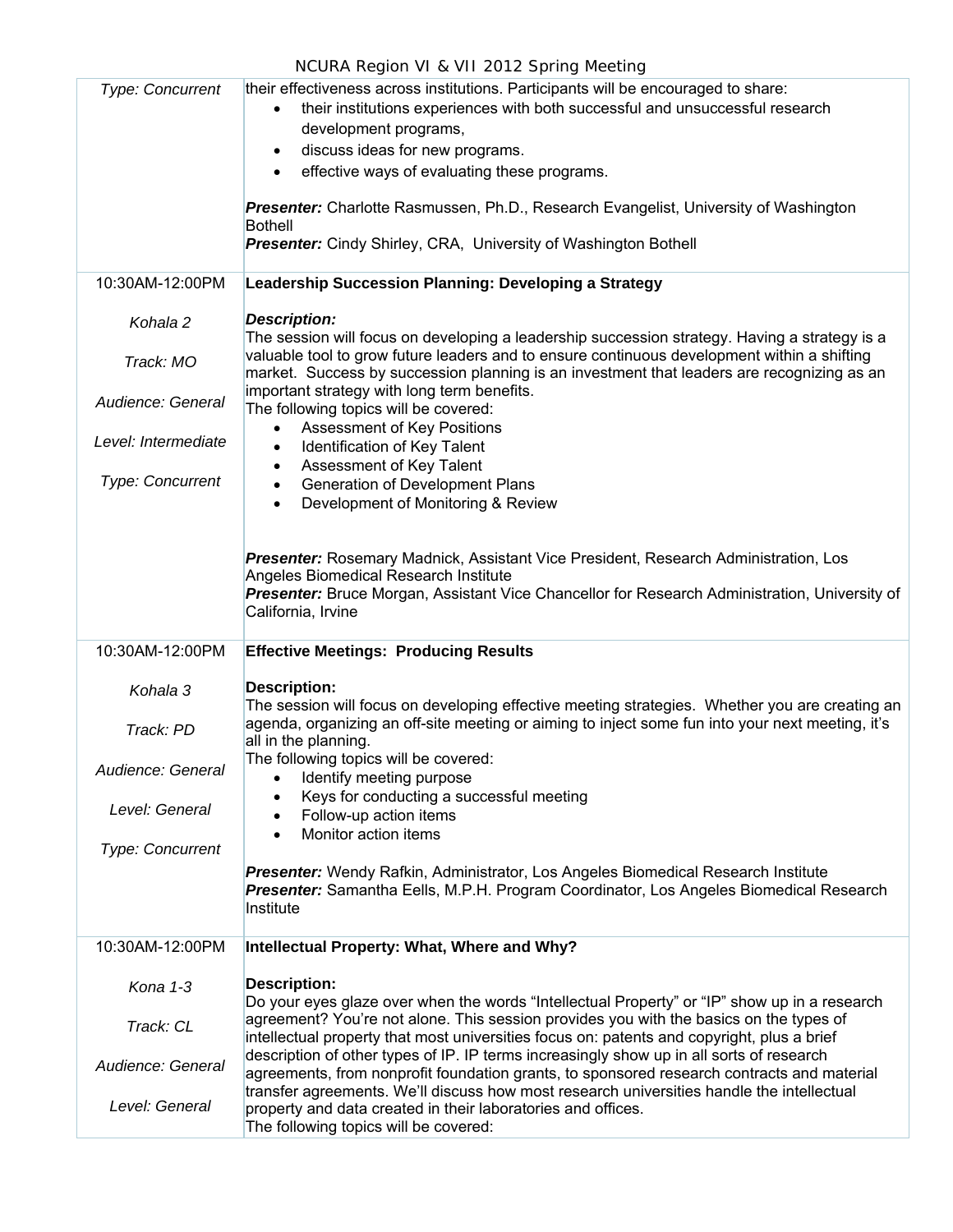| Type: Concurrent        | Inventions and patents<br>٠<br>Copyright<br>$\bullet$<br>Software and copyright<br>$\bullet$                                                                                                                                                                                 |
|-------------------------|------------------------------------------------------------------------------------------------------------------------------------------------------------------------------------------------------------------------------------------------------------------------------|
|                         | Data<br>$\bullet$<br><b>Trademarks and Trade Secrets</b><br>$\bullet$                                                                                                                                                                                                        |
|                         | <b>Presenter:</b> Sally O'Neil, Manager, Industrial Contracts, Stanford University                                                                                                                                                                                           |
| 10:30AM-12:00PM         | "Who's on First" - Pre-Award Basics: A Fundamental Playbook for Beginners                                                                                                                                                                                                    |
| Kona 4                  | <b>Description:</b><br>This session will focus on developing a "playbook" for pre-award activities and the essential                                                                                                                                                         |
| Track: SPA              | tools for the research administrator. Learning the who, what, where, when and how of pre-<br>award will help keep the process flowing while saving your sanity.                                                                                                              |
| Audience: General       | The following topics will be covered:<br>Taming a budget<br>$\bullet$                                                                                                                                                                                                        |
| Level: Basic            | Workload managementakadealing with last minute submissions<br>$\bullet$<br>Key Items to look for when reviewing the funding announcement<br>$\bullet$<br><b>Pre-Award Costs</b><br>$\bullet$                                                                                 |
| Type: Concurrent        |                                                                                                                                                                                                                                                                              |
|                         | Presenter: Marj Townsend, Research Advancement Manager, School of Life Sciences,<br><b>Arizona State University</b>                                                                                                                                                          |
|                         | Presenter: Heather Clark, Assistant Director, Office for Research and Sponsored Projects<br>Administration, Arizona State University                                                                                                                                         |
| 10:30AM-12:00PM         | Riding the wave - Ramp up and Wrap up projects                                                                                                                                                                                                                               |
| Kona 5                  | <b>Description:</b><br>This session will cover project close-out activities such as necessary /required documents,                                                                                                                                                           |
| Track: FM               | useful checklists, and general collection processes associated with a project lifecycle.<br>Techniques for tracking and documenting a research project are essential to successfully                                                                                         |
| Audience: General       | meeting project deliverables from ramp up to wrap up.                                                                                                                                                                                                                        |
| Level: Intermediate     | Presenter: Deb Chapman, Director, Business Operations, University of Alaska Fairbanks<br>Presenter: Susie Carson, CIFAR Administrator, University of Alaska Fairbanks<br>Presenter: Michele Dondanville, Director, NIH-CANHR, University of Alaska Fairbanks                 |
| Type: Concurrent        | Presenter: Andrew M. Gray, Director of Sponsored Programs, University of Alaska Fairbanks                                                                                                                                                                                    |
| 12:00-1:15              | <b>LUNCH for all attendees</b>                                                                                                                                                                                                                                               |
| Lagoon Lanai            |                                                                                                                                                                                                                                                                              |
| 1:30-2:45PM             | Cost Share and Match - Keeping Your Promises!                                                                                                                                                                                                                                |
| Kohala 1                | <b>Description:</b><br>This session will begin with where to find federal guidance regarding cost sharing and match                                                                                                                                                          |
| Track: FM               | commitments, and quickly move on to discuss what they are, how to identify them in the<br>proposal stage, track them in the post award stage, and ensure allowability. We'll talk about                                                                                      |
| Audience: Central       | documenting your commitment(s), reporting on them and then how to handle final closeouts.<br>Some case studies will be presented from both pre and post award perspectives. You will also<br>leave with some samples of forms that are used at the presenters' institutions. |
| Level: Basic            | Presenter: G. Maggie Griscavage, Director Grants and Contracts Administration, University of                                                                                                                                                                                 |
| <b>Type: Concurrent</b> | Alaska Fairbanks<br>Presenter: Sharyl Kasarskis, Project Development Specialist, The Research Corporation of the<br>University of Hawaii                                                                                                                                     |
|                         |                                                                                                                                                                                                                                                                              |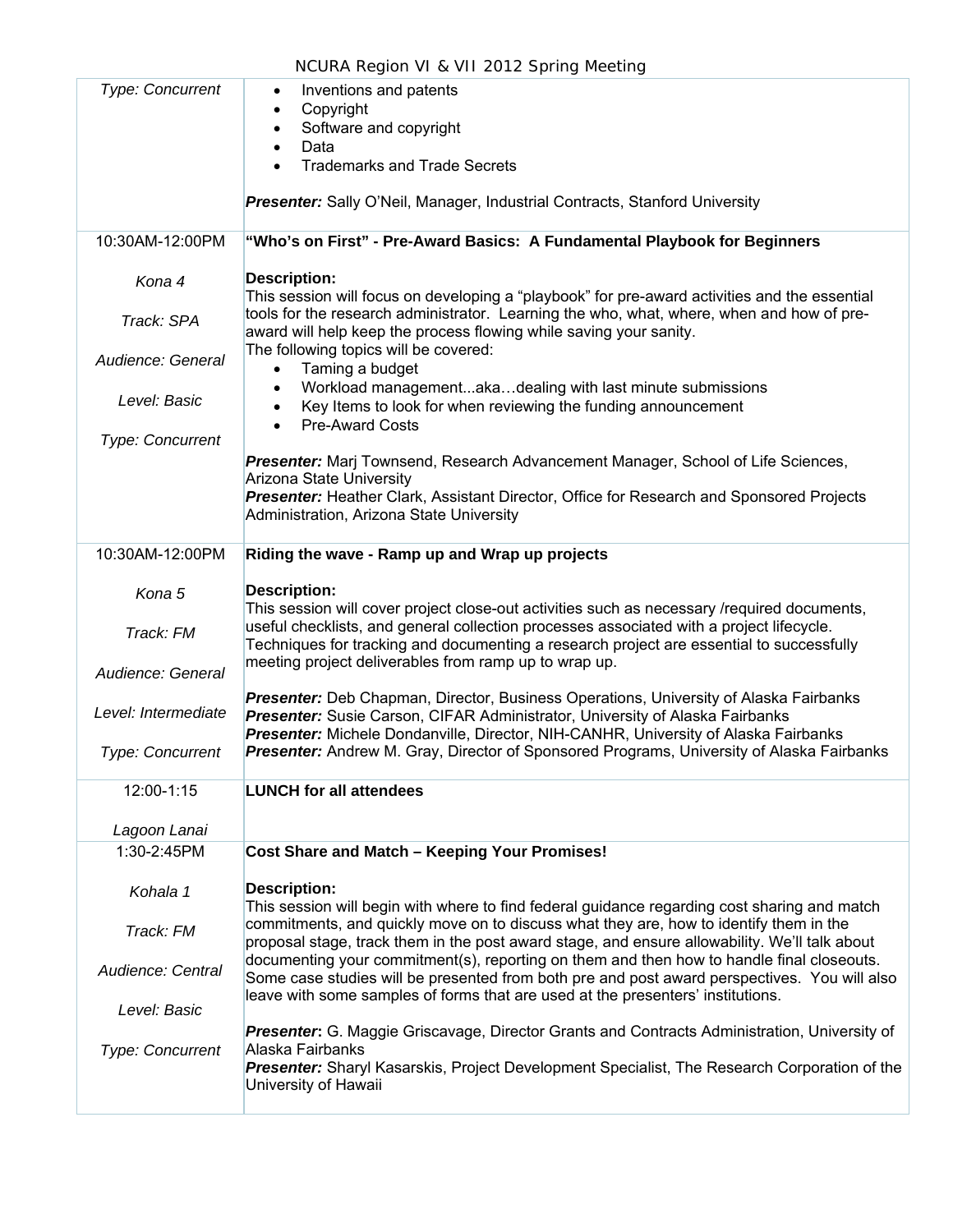| 1:30PM-2:45PM             | <b>Conducting Surveys to Evaluate and Enhance the Research</b>                                                                                                                                                                                                                                                                                                                                                                                                                                                                                                                                                                                                                               |
|---------------------------|----------------------------------------------------------------------------------------------------------------------------------------------------------------------------------------------------------------------------------------------------------------------------------------------------------------------------------------------------------------------------------------------------------------------------------------------------------------------------------------------------------------------------------------------------------------------------------------------------------------------------------------------------------------------------------------------|
| Kohala 2                  | <b>Description:</b><br>Conducting a survey of the research environment at your university can help to identify and rank                                                                                                                                                                                                                                                                                                                                                                                                                                                                                                                                                                      |
| Track: MO                 | matters of concern and/or importance to your internal research community. Colorado State<br>University conducted a "research environmental scan" that was designed to both inform                                                                                                                                                                                                                                                                                                                                                                                                                                                                                                            |
| Audience: General         | participants and to seek their opinion and ideas. This session will describe the process CSU<br>used and share the results of the survey. Do the results represent universal areas of interest<br>and/or concern across all our institutions? Let's compare.                                                                                                                                                                                                                                                                                                                                                                                                                                 |
| Level: General            | Presenter: Kathi Delehoy, Colorado State University                                                                                                                                                                                                                                                                                                                                                                                                                                                                                                                                                                                                                                          |
| Type: Concurrent          |                                                                                                                                                                                                                                                                                                                                                                                                                                                                                                                                                                                                                                                                                              |
| 1:30PM-2:45PM             | Proposal and Budget Development: Templates and Resources that Simplify the Process                                                                                                                                                                                                                                                                                                                                                                                                                                                                                                                                                                                                           |
| Kohala 3                  | <b>Description:</b><br>This session will focus on faculty support during proposal and budget development. Budget                                                                                                                                                                                                                                                                                                                                                                                                                                                                                                                                                                             |
| Track: SPA                | worksheets and templates, ranging from the simple to the most complex, will be shared to assist<br>research and sponsored project personnel who work with faculty to develop budgets for their                                                                                                                                                                                                                                                                                                                                                                                                                                                                                               |
| Audience: General         | proposals. The discussion will also include methods used to obtain permission to distribute<br>examples of funded proposals internally, as well as resources for the creation of other key<br>proposal documents. Come prepared to share your experience and your go-to documents, and                                                                                                                                                                                                                                                                                                                                                                                                       |
| Level: General            | learn what colleagues are doing to simplify this process.                                                                                                                                                                                                                                                                                                                                                                                                                                                                                                                                                                                                                                    |
| Type: Discussion<br>Group | Presenter: Alexandra Roosa, Director, Research and Sponsored Programs, Pepperdine<br><b>University</b>                                                                                                                                                                                                                                                                                                                                                                                                                                                                                                                                                                                       |
|                           | Presenter: Melissa Teetzel, Sponsored Programs Officer, Pepperdine University<br>Presenter: Sherrie Wagoner, Sponsored Programs Officer, Pepperdine University                                                                                                                                                                                                                                                                                                                                                                                                                                                                                                                               |
| 1:30PM-2:45PM             | One Step at a Time: Working through Procrastination                                                                                                                                                                                                                                                                                                                                                                                                                                                                                                                                                                                                                                          |
| Kona 1-3                  | <b>Description:</b><br>Are these familiar phrases? "The project is due in a month." "I'll get started next                                                                                                                                                                                                                                                                                                                                                                                                                                                                                                                                                                                   |
| Track: PD                 | week." "I need to get organized first." "I work best under pressure." "I need to get<br>some other things done first, then I'll get started."                                                                                                                                                                                                                                                                                                                                                                                                                                                                                                                                                |
| Audience: General         | Ninety-five percent (95%) of the population has deemed that they have a chronic or serious<br>problem with procrastination. Procrastinators are often looked at as people who "bite" off more                                                                                                                                                                                                                                                                                                                                                                                                                                                                                                |
| Level: General            | than they can chew, just can't get themselves organized or know all the excuses for not starting<br>their projects. As procrastinators on the job, people lose faith in the procrastinators, eventually                                                                                                                                                                                                                                                                                                                                                                                                                                                                                      |
| <b>Type: Concurrent</b>   | don't trust the procrastinator and most times the procrastinator are left behind and can't<br>advance. Collectively, we'll explore: some of the reasons why procrastination takes over;<br>consequences of letting procrastination take over and understand the power that<br>procrastination has had over you. At the end of our session, you will have started a process<br>through which you can start overcoming the procrastination in your life - breaking down the<br>projects, making room for fun, driving out the bad habits, taking small bites, setting up rewards<br>and through interaction with others in the group have a support group to help you through the<br>pitfalls. |
|                           | "Habits are overcome by other habits". Having a plan and being better equipped<br>to stay on target will help you live with your procrastination.                                                                                                                                                                                                                                                                                                                                                                                                                                                                                                                                            |
|                           | Presenter: Paulette Jones, Administrator, Center for Environmental Health Sciences,<br>University of Montana                                                                                                                                                                                                                                                                                                                                                                                                                                                                                                                                                                                 |
| 1:30PM-2:45PM             | <b>Critical Compliance Components for the Research Administrator</b>                                                                                                                                                                                                                                                                                                                                                                                                                                                                                                                                                                                                                         |
| Kona 4                    | <b>Description:</b><br>The session will focus on how collaboration between department administrators, compliance<br>office and the pre-award office are essential to a successful proposal submission.                                                                                                                                                                                                                                                                                                                                                                                                                                                                                       |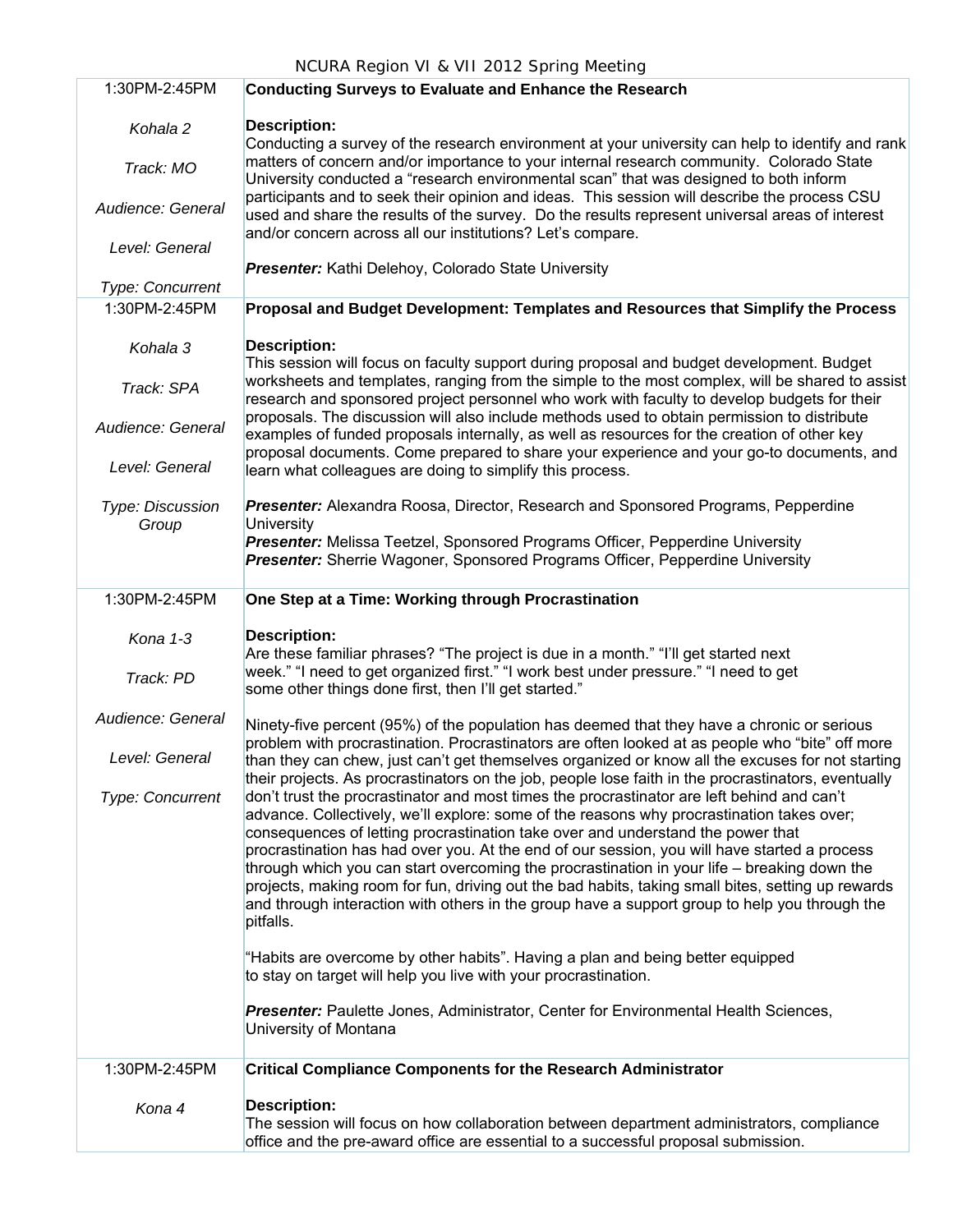| Track: CL               | Understanding your role, best practices and having a process to identify compliance is essential<br>in avoiding delays of research activities.                                                                                                                                                                                          |
|-------------------------|-----------------------------------------------------------------------------------------------------------------------------------------------------------------------------------------------------------------------------------------------------------------------------------------------------------------------------------------|
| Audience: General       | The following topics will be covered:<br>How routing form and electronic tracking can be used to alert compliance office of<br>issues that need to be addressed                                                                                                                                                                         |
| Level: Basic            | <b>Best Practices</b>                                                                                                                                                                                                                                                                                                                   |
| <b>Type: Concurrent</b> | Understanding your role<br>٠<br>How collaboration is integral<br>$\bullet$                                                                                                                                                                                                                                                              |
|                         | Presenter: Derick F. Jones, Sr. Administrative Service Associate, The Medical Genetics<br>Institute, Cedars-Sinai Medical Center                                                                                                                                                                                                        |
|                         | Presenter: Heather Clark, CRA, Assistant Director, Research Administration, Arizona State<br><b>University</b>                                                                                                                                                                                                                          |
| 1:30PM-2:45PM           | <b>NIH Update</b>                                                                                                                                                                                                                                                                                                                       |
| Kona 5                  | <b>Description:</b><br>Don't miss the opportunity to hear the latest administrative and policy changes important to NIH                                                                                                                                                                                                                 |
| Track: SA               | and its grantees. Topics include updates to NIH policies and compliance requirements, creation<br>of our newest Institute (the National Center for Advancing Translational Sciences), electronic                                                                                                                                        |
| Audience: General       | submission of post-award materials, highlights of the revised Financial Conflict of Interest<br>regulations, budget issues, the new NIH salary cap, and so much more. Come with questions,<br>leave with answers.                                                                                                                       |
| Level: General          |                                                                                                                                                                                                                                                                                                                                         |
| Type: Concurrent        | Presenter: David Curren, Assistant Grants Policy Officer NIH/OPERA/Division of Grants Pol                                                                                                                                                                                                                                               |
| 2:45PM-3:00PM           | <b>BREAK</b>                                                                                                                                                                                                                                                                                                                            |
| Kona Promenade          |                                                                                                                                                                                                                                                                                                                                         |
| 3:00PM-4:30PM           | <b>Conflicts of Interest and Collaborative Science</b>                                                                                                                                                                                                                                                                                  |
| Kohala 1                | <b>Description:</b><br>The Office of Research Integrity (ORI) describes education and training in responsible conduct                                                                                                                                                                                                                   |
| Track: CL               | of research (RCR) in terms of nine instructional areas including "Conflicts of Interest and<br>Commitment" and "Collaborative Science". While scientific objectivity and ethical decision-                                                                                                                                              |
| Audience: General       | making can be influenced by conflicts of interest and commitment in the research enterprise,<br>often these conflicts arise from a variety of collaborative relationships between academia                                                                                                                                              |
| Level: Intermediate     | industry, government and the different roles of scientists in society. In this highly interactive<br>session, the different types of conflicts of interest and commitment will be presented and their<br>governing principles explained. Ethical issues encountered by researchers and research                                         |
| Type: Concurrent        | administrators will be examined in order to better identify and manage conflicts of interest. A<br>variety of collaborations between academia, government and private industry in research and<br>the conflicts of interest that may arise from these relationships will be described.                                                  |
|                         | Presenter: Tony Onofrietti, Director of Research Education, The University of Utah, Office of<br>the Vice President for Research                                                                                                                                                                                                        |
|                         |                                                                                                                                                                                                                                                                                                                                         |
| 3:00PM-4:30PM           | Multi Layered Complex Projects - Staying ahead of the lava flow                                                                                                                                                                                                                                                                         |
| Kohala 2                | <b>Description:</b><br>Whether you are new at project management, or an experienced leader, project management                                                                                                                                                                                                                          |
| Track: FM               | will continue to reveal itself as part art, part science, and part major headache! This session will<br>introduce complex project management techniques, such as those used for creating cross-                                                                                                                                         |
| Audience: General       | functional schedules, managing shared resources, and aligning project portfolios, together with<br>the widespread use of personal computers and growing sophistication and availability of project<br>management software tools which have improved the effectiveness of a methodology for<br>addressing a variety of project problems. |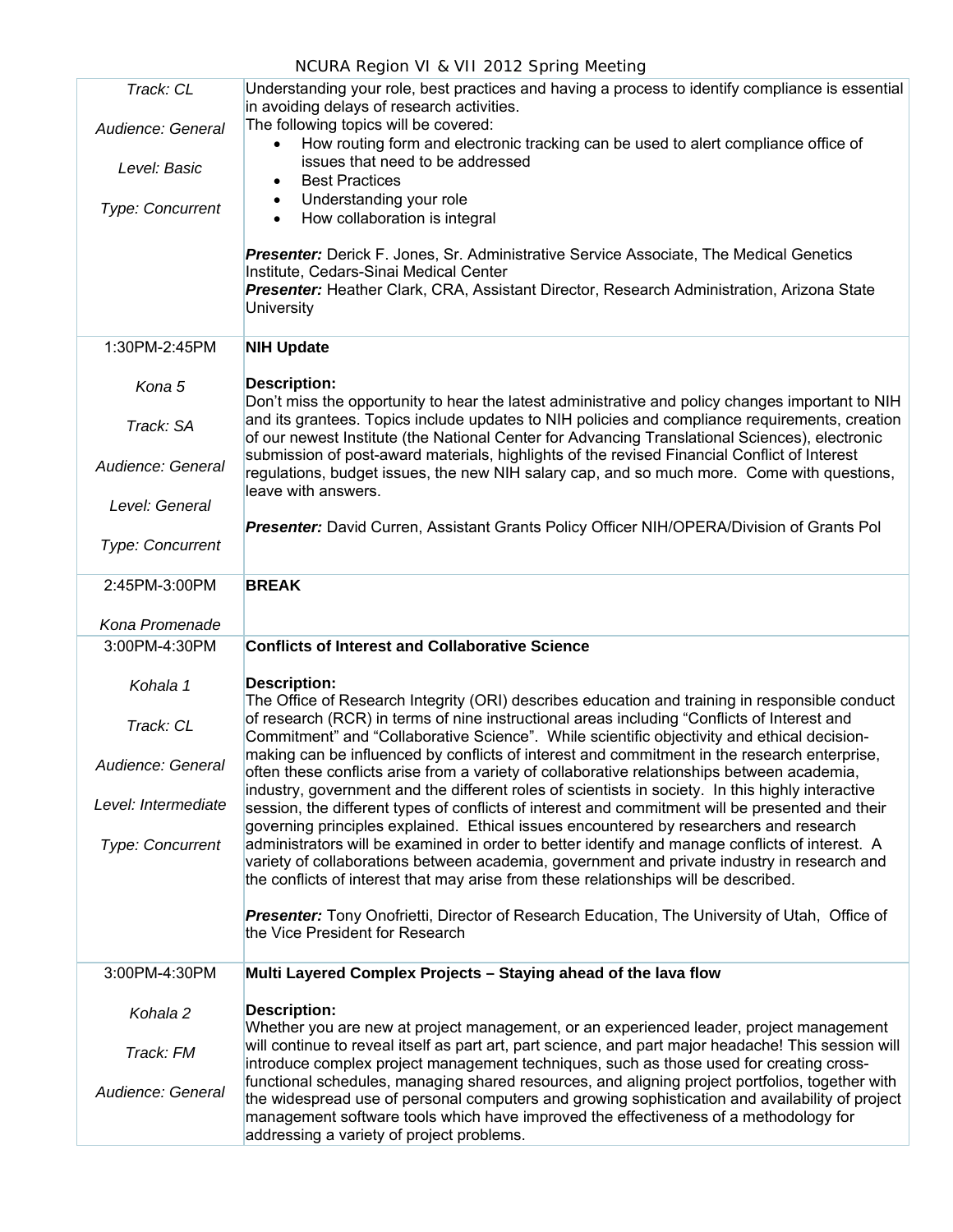| Level: Intermediate<br>Type: Concurrent | Presenter: Michele Dondanville, Director, NIH-CANHR, University of Alaska Fairbanks<br>Presenter: Andrew M. Gray, Director of Sponsored Programs, University of Alaska Fairbanks<br>Presenter: Deb Chapman, Director, Business Operations, University of Alaska Fairbanks<br>Presenter: Susie Carson, CIFAR Administrator, University of Alaska Fairbanks |
|-----------------------------------------|-----------------------------------------------------------------------------------------------------------------------------------------------------------------------------------------------------------------------------------------------------------------------------------------------------------------------------------------------------------|
| 3:00PM-4:30PM                           | Research.gov: It's Sexy and We Know IT!                                                                                                                                                                                                                                                                                                                   |
| Kohala 3                                | <b>Description:</b><br>This session will provide an overview of how NSF is leveraging its FastLane capabilities,                                                                                                                                                                                                                                          |
| Track: SA                               | experience, and expertise to deliver common IT services to the research grant community. This<br>will include information about current grants management tools available on Research.gov, such<br>as the Project Outcomes Report for the General Public and the Federal Financial Report. The                                                            |
| Audience: General                       | session will also cover the Research Performance Progress Report (RPPR) and NSF's plans to<br>implement submission via Research.gov.                                                                                                                                                                                                                      |
| Level: General                          | Presenter: Samantha Hunter, Policy Specialist, Policy Office, Division of Institution & Award                                                                                                                                                                                                                                                             |
| Type: Concurrent                        | Support, Office of Budget, Finance & Award Management                                                                                                                                                                                                                                                                                                     |
| 3:00PM-4:30PM                           | Research Administration Organizational Structures: What's the "right fit" for your<br>Institution?                                                                                                                                                                                                                                                        |
| Kona 1-3                                | <b>Description:</b>                                                                                                                                                                                                                                                                                                                                       |
| Track: SPA                              | The session will review organizational structures for research administration employed by<br>research institutions. It will examine the pros and cons of each approach and how to assess the                                                                                                                                                              |
| Audience: General                       | structure at your institution to maximize its effectiveness and efficiency. No one size fits all.<br>Come peruse the possibilities.<br>The following topics will be covered:                                                                                                                                                                              |
| Level: Advanced                         | Review of Primary Research Administration Areas<br>$\bullet$                                                                                                                                                                                                                                                                                              |
| <b>Type: Concurrent</b>                 | Discussion of Central vs. Localized Models<br>$\bullet$<br>Concepts on Centralization of Research Administration Activities<br>$\bullet$<br>Should one be the Jack of All Trades or Separate Duties?<br>$\bullet$<br>Examination of Culture and its Impact upon Structure<br>$\bullet$                                                                    |
|                                         | Presenter: Barbara A. Cole, Associate Vice President, Office of Research Administration,<br>University of Miami                                                                                                                                                                                                                                           |
| 3:00PM-4:30PM                           | Doing More With Less - A Success Story                                                                                                                                                                                                                                                                                                                    |
| Kona 4                                  | <b>Description:</b><br>How can you manage an ever growing research enterprise, increased reporting and compliance                                                                                                                                                                                                                                         |
| Track: MO                               | requirements with fewer staff and no significant gains in automation? At this session,<br>representatives from ASU and USC will share their best practices and experiences of doing                                                                                                                                                                       |
| Audience: General                       | more with less.<br>The session will focus on the following topics:                                                                                                                                                                                                                                                                                        |
| Level: Advanced                         | Process documentation and standardization<br>$\bullet$<br>Implementation of performance metrics<br>$\bullet$                                                                                                                                                                                                                                              |
| <b>Type: Concurrent</b>                 | Best practices based on methodology<br>٠<br>Maintaining customer service<br>٠<br>Lessons learned<br>$\bullet$<br>Future opportunities<br>$\bullet$                                                                                                                                                                                                        |
|                                         | Presenter: Tamara Deuser, Assistant Vice President, Research Operations, Arizona State                                                                                                                                                                                                                                                                    |
|                                         | University<br>Presenter: Jeri Muniz, Executive Director, Contracts and Grants, University of Southern<br>California                                                                                                                                                                                                                                       |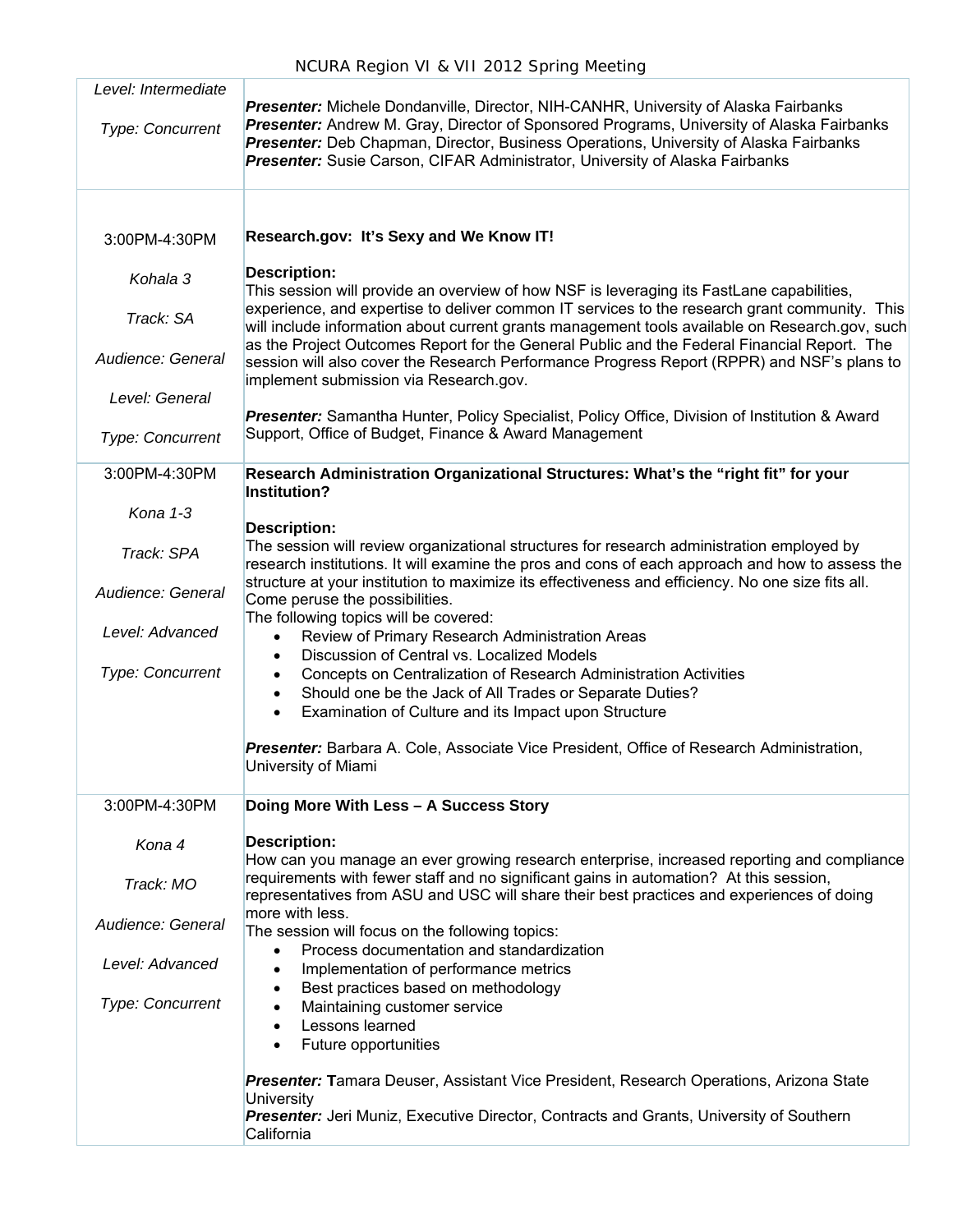| 3:00PM-4:30PM           | <b>Project Management for the Research Administrator</b>                                                                                                                                                                                                           |
|-------------------------|--------------------------------------------------------------------------------------------------------------------------------------------------------------------------------------------------------------------------------------------------------------------|
| Kona 5                  | <b>Description:</b>                                                                                                                                                                                                                                                |
| Track: MO               | The session will focus on the basics of Project Management building to a practical application.<br>Tactics of using the concepts in your office will give you a take-away tool to move through those<br>projects begging for progress on your desk!                |
| Audience: General       | The following topics will be covered:<br>4 Basic Elements of Project Management                                                                                                                                                                                    |
| Level: Basic            | <b>Fighting Scope Creep</b><br>Roles you need on your project team                                                                                                                                                                                                 |
| <b>Type: Concurrent</b> | Practical application of concepts                                                                                                                                                                                                                                  |
|                         | Presenter: Allison Weber, Director, Office of Research Administration, Los Angeles Biomedical<br><b>Research Institute</b><br>Presenter: Lisa Mosley, CRA, Director, Research Advancement, Office of Knowledge<br>Enterprise Development, Arizona State University |
| 5:00PM-6:00PM           | <b>NEW MEMBER Reception</b>                                                                                                                                                                                                                                        |
| <b>Grand Staircase</b>  | This is a great opportunity for new members to meet other new members, as well as the<br>Regional officers and Program Committee members. Please enjoy drinks and appetizers,<br>mingle, network, and learn more about NCURA.                                      |
| $6:00PM -$              | <b>DINNER on your own</b>                                                                                                                                                                                                                                          |
| Tuesday, April 17       |                                                                                                                                                                                                                                                                    |
| 7:30AM-4:30PM           | <b>REGISTRATION/INFORMATION Desk Open</b>                                                                                                                                                                                                                          |
| Waikoloa Promenade      |                                                                                                                                                                                                                                                                    |
| 7:00AM-8:45AM           | <b>Continental BREAKFAST</b>                                                                                                                                                                                                                                       |
| Kona Promenade          |                                                                                                                                                                                                                                                                    |
| 9:00AM-10:15AM          | How to Develop, Implement and Manage Successful International Collaborations                                                                                                                                                                                       |
| Kohala 1                | <b>Description:</b><br>This session will focus on strategies to develop successful collaborations and include a                                                                                                                                                    |
| Track: SPA              | discussion of both deterrents and reasons to collaborate; planning strategies; and time<br>management. The session will include presenting the necessities of roles and responsibilities,                                                                          |
| Audience: General       | financial considerations, compliance, pre-submission agreements (e.g. confidentiality, IP, etc.)<br>and an overview of funding agreements.                                                                                                                         |
| Level: Intermediate     | Presenter: David Mayo, Director of Sponsored Research, California Institute of Technology<br>Presenter: Denise Wallen, PhD, Senior Fellow, RWJF Center for Health Policy, Research                                                                                 |
| Type: Concurrent        | Assistant Professor, College of Education, The University of New Mexico                                                                                                                                                                                            |
| 9:00AM-10:15AM          | You're in Charge of Yourself - Self-Guided Professional Development                                                                                                                                                                                                |
| Kohala 2                | <b>Description:</b><br>How do you get from here to there? Do you know what you want to be when you grow                                                                                                                                                            |
| Track: PD               | up? How many skills does it take to climb the career ladder? Which career ladder should you<br>climb? What if no one asks you these questions? This session will focus on self-directed                                                                            |
| Audience: General       | strategies to enhance your professional development from both a technical and non-technical<br>perspective. The presenters will share some strategies that have worked for them, and will<br>invite participants to share their experiences as well.               |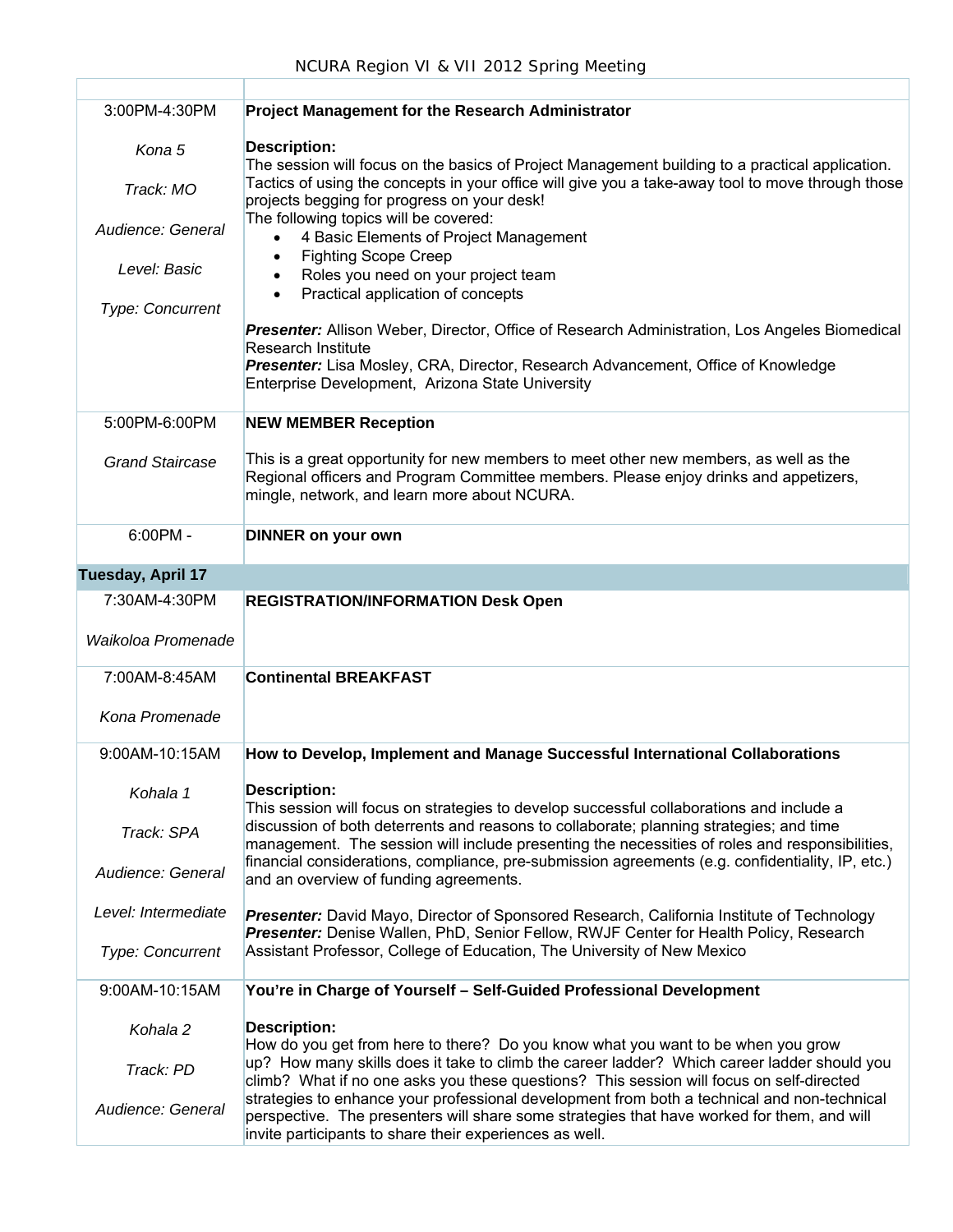ł.

| Level: General            |                                                                                                                                                                                                                                                                                                                        |
|---------------------------|------------------------------------------------------------------------------------------------------------------------------------------------------------------------------------------------------------------------------------------------------------------------------------------------------------------------|
| Type: Discussion<br>Group | Presenter: Lisa Mosley, Director, Research Advancement, Arizona State University<br>Presenter: Samantha Westcott, Manager, Sponsored projects Team at Children's Hospital Los<br>Angeles                                                                                                                               |
|                           | Presenter: Josie Jimenez, Associate Director, Office of Grants & Contracts, New Mexico State<br>University                                                                                                                                                                                                             |
| 9:00AM-10:15AM            | Guerilla Grant Development: How (PUI) SROs can make Faculty Applications More<br><b>Competitive</b>                                                                                                                                                                                                                    |
| Kohala 3                  |                                                                                                                                                                                                                                                                                                                        |
| Track: SPA                | <b>Description:</b><br>Especially in a time of dwindling institutional resources, faculty members want to bring in grants-<br>for a variety of reasons. Sometimes they need funding to advance or maintain their research<br>program and sometimes they just want money. Either way, at most institutions they need to |
| Audience: General         | work with the Office of Sponsored Research to submit their application (and manage the award                                                                                                                                                                                                                           |
| Level: Intermediate       | if one comes in). SRO roles vary by institution, but we all wear many hats. Most of us make sure<br>that the institutional "t's" are crossed and "I's" are dotted; and the last thing we want is for an<br>application to be rejected because it doesn't comply with the agency/sponsor guidelines. But                |
| Type: Concurrent          | what more can we—as SROs—do to increase the likelihood of success? How can we help<br>faculty members improve their grant readiness? And once they're ready, how can we help<br>faculty members turn their great idea(s) into a great proposal?                                                                        |
|                           | Objectives:<br>In this interactive session, presenters and participants will:                                                                                                                                                                                                                                          |
|                           | Identify the roles SROs play and discuss how each role contributes to grant and<br>research development                                                                                                                                                                                                                |
|                           | Define and identify features of "grant readiness"                                                                                                                                                                                                                                                                      |
|                           | Brainstorm guerilla tactics that lead to competitive, fundable proposals                                                                                                                                                                                                                                               |
|                           | Participants will leave this session with:                                                                                                                                                                                                                                                                             |
|                           | Tools to help faculty assess their grant readiness                                                                                                                                                                                                                                                                     |
|                           | New ideas and tactics to help faculty make their proposals more competitive<br>$\bullet$                                                                                                                                                                                                                               |
|                           | Presenter: Kelly DelFatti, Director of Sponsored Research, Lewis & Clark College<br>Presenter: Kendra Mingo, Associate Director for Faculty Research, Willamette University                                                                                                                                            |
| 9:00AM-10:15AM            | <b>Research Facility Construction: Private vs. Federal Funding</b>                                                                                                                                                                                                                                                     |
| Kona 1-3                  | <b>Description:</b><br>Long gone are the days when research administrators just handled research grants - now we're                                                                                                                                                                                                    |
| Track: MO                 | expected to know everything and anything. The economic recession has contributed to this<br>change by making funding for research facility construction more difficult to obtain from<br>traditional sources. Consequently, research administrators are being thrust into the world of                                 |
| Audience: General         | construction projects. While the federal government continues to contribute to research facility<br>construction projects, institutions are increasingly relying on private sponsors and donors to fill                                                                                                                |
| Level: Intermediate       | funding gaps. This interactive session will explore the differences in authority and intent<br>between federally-funded and privately-funded research facility construction awards. By                                                                                                                                 |
| Type: Concurrent          | examining two real-life case studies from California, the presenters will share the challenges<br>facing research administrators who are coordinating construction projects and lead a discussion<br>with the audience regarding effective practices and strategies for managing these types of                        |
|                           | projects.                                                                                                                                                                                                                                                                                                              |
|                           | Presenter: Mark Warner, Associate Vice Chancellor for Administration, Office of Research,<br>University of California, Irvine                                                                                                                                                                                          |
|                           | Presenter: Alison Yeung, Contract and Grant Officer, Office of Research, University of<br>California, Irvine                                                                                                                                                                                                           |
|                           | <b>Presenter:</b> Bruce Morgan, Assistant Vice Chancellor for Research Administration, Office of<br>Research, University of California, Irvine                                                                                                                                                                         |
|                           |                                                                                                                                                                                                                                                                                                                        |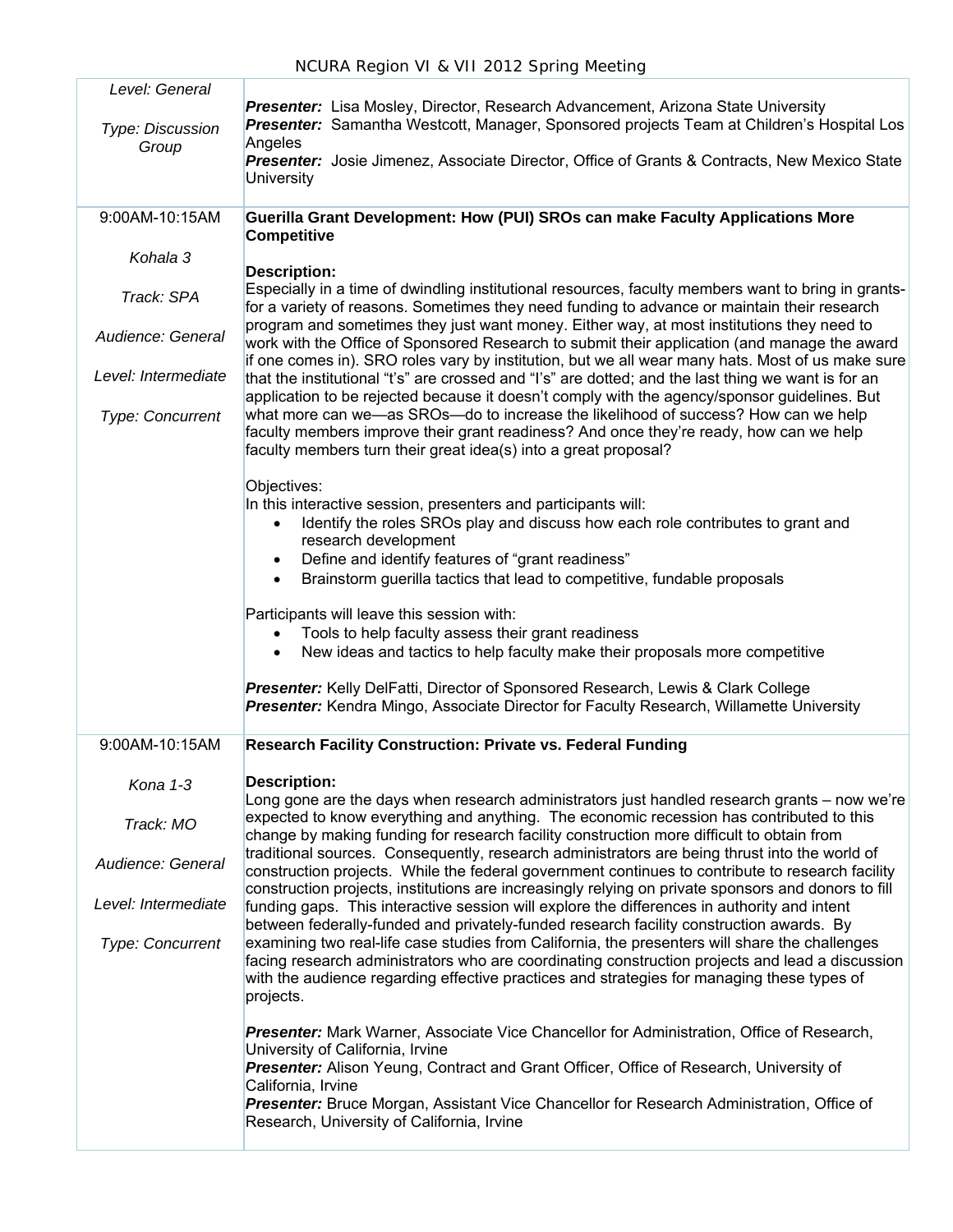| 9:00AM-10:15AM                           | <b>Export Controls - Just the Basics</b>                                                                                                                                                                                                                                                                                                                                                                                                                                                       |
|------------------------------------------|------------------------------------------------------------------------------------------------------------------------------------------------------------------------------------------------------------------------------------------------------------------------------------------------------------------------------------------------------------------------------------------------------------------------------------------------------------------------------------------------|
| Kona 4<br>Track: CL<br>Audience: General | <b>Description:</b><br>This session will focus on export control basics for new administrators and will answer questions<br>such as: What are export control regulations? What is the fundamental research exclusion and<br>when does it apply? What are the technologies I need to be concerned about? What are the<br>strategies for negotiating export control language in agreements and contracts? What else<br>should I be concerned about? Session will include examples and scenarios. |
| Level: Basic                             |                                                                                                                                                                                                                                                                                                                                                                                                                                                                                                |
| Type: Concurrent                         | Objectives:<br>Explain export control regulations and the fundamental research exclusion<br>$\bullet$<br>Identify export control issues related to international travel, visitors, collaboration and<br>$\bullet$<br>physical exports<br>Explain strategies for negotiating export control issues<br>$\bullet$<br>Describe technologies likely to trigger export control concerns<br>$\bullet$                                                                                                 |
|                                          | Presenter: Marci Copeland, Export Control Administrator, University of California, Irvine<br>Presenter: Adilia Koch, Director, Export Compliance, CalTech<br>Presenter: Kay Ellis, Export Controls Officer, University of Arizona                                                                                                                                                                                                                                                              |
| 9:00AM-10:15AM                           | Data Management Plans: Preserving the Products of Research                                                                                                                                                                                                                                                                                                                                                                                                                                     |
| Kona 5                                   | <b>Description:</b><br>The recent addition of data management plans to the list of required documents for NSF                                                                                                                                                                                                                                                                                                                                                                                  |
| Track: SPA                               | proposals represents the broader push for open data and has lead institutions to adapt, react,<br>and implement. Where do PIs at your institution turn for the preservation and dissemination of                                                                                                                                                                                                                                                                                               |
| Audience: General                        | data? What resources have you provided for PIs as they craft data management plans and put<br>those plans into practice? This session will provide a forum to share best practices.                                                                                                                                                                                                                                                                                                            |
| Level: General                           | Presenter: Alexandra Roosa, Director, Research and Sponsored Programs, Pepperdine<br>University                                                                                                                                                                                                                                                                                                                                                                                                |
| Type: Concurrent                         | Presenter: Melissa Teetzel, Sponsored Programs Officer, Pepperdine University<br>Presenter: Sherrie Wagoner, Sponsored Programs Officer, Pepperdine University                                                                                                                                                                                                                                                                                                                                 |
| 10:15AM-10:30AM                          | <b>BREAK</b>                                                                                                                                                                                                                                                                                                                                                                                                                                                                                   |
| Kona Promenade                           |                                                                                                                                                                                                                                                                                                                                                                                                                                                                                                |
| 10:30AM-11:45AM                          | <b>LEAD Me Mentee Leadership Project Presentations</b>                                                                                                                                                                                                                                                                                                                                                                                                                                         |
| Kohala 1                                 | <b>Description:</b><br>The Region VI Education and Professional Development Committee, now in its fourth year of                                                                                                                                                                                                                                                                                                                                                                               |
| Track: PD                                | programming, invites you to attend an interactive session focusing on LEAD Me Mentee<br>"Personal Best Project" presentations. Projects will focus on and demonstrate how each Mentee                                                                                                                                                                                                                                                                                                          |
| Audience: General                        | utilizes the five core leadership practices espoused in the Leadership Challenge by authors<br>James Kouzes and Barry Posner i.e., Model the Way, Inspire a Shared Vision, Challenge the<br>Process, Enable Others to Act, and Encourage the Heart. Mentee projects also present                                                                                                                                                                                                               |
| Level: General                           | solutions and/or improvements to real workplace research administration needs, improvements<br>and/or solutions. Each Mentee, upon completion of his/her project will actively seek your                                                                                                                                                                                                                                                                                                       |
| <b>Type: Concurrent</b>                  | feedback about the viability of his/her plans, sharing of related experiences and resulting<br>outcomes. Finally, there will be an opportunity for you to learn about the program's goals and<br>objectives, Mentee and Mentor expectations, program activities and participant testimonials.<br>Join us.                                                                                                                                                                                      |
|                                          | Presenter: Linda W. Patton, MS, CRA, Director, Extramural Funding Opportunities<br>California State University, Fullerton                                                                                                                                                                                                                                                                                                                                                                      |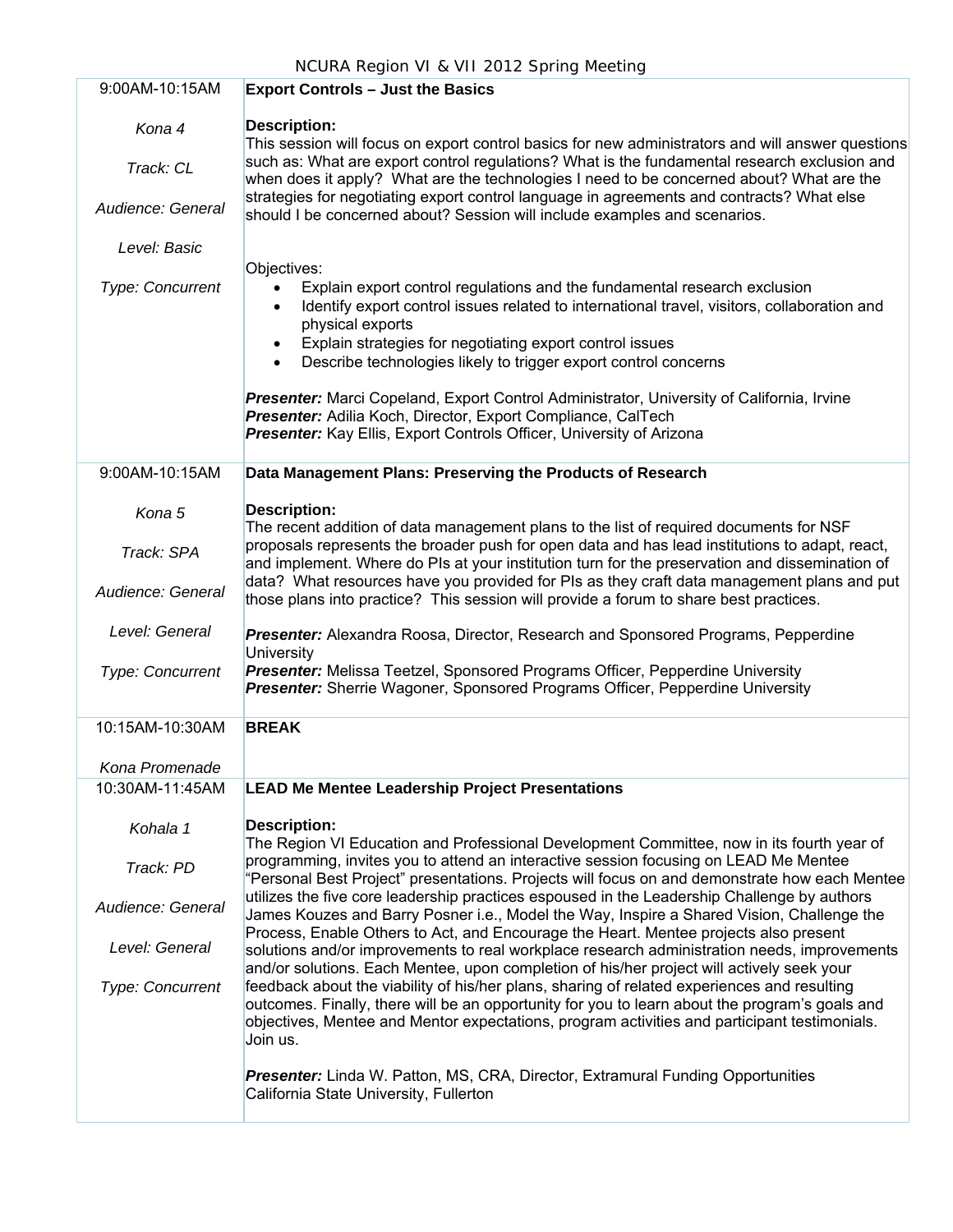| 10:30AM-11:45AM                            | It's Effort Certification, not Rocket Science                                                                                                                                                                                                                                                                                               |  |
|--------------------------------------------|---------------------------------------------------------------------------------------------------------------------------------------------------------------------------------------------------------------------------------------------------------------------------------------------------------------------------------------------|--|
| Kohala 2<br>Track: CL                      | <b>Description:</b><br>In this session we'll tell you where to find the language that makes effort certification mandatory,<br>what the federal government is looking for as effort certification compliance, how to speak to                                                                                                               |  |
| Audience: General                          | individuals getting paid from federal awards about why it's necessary and how important it is,<br>and give you some tips on what makes oversight of effort reporting compliance effective.<br>Presenters will share how their university handles it, and what their training efforts are to make<br>sure everyone knows about it.           |  |
| Level: General                             |                                                                                                                                                                                                                                                                                                                                             |  |
| Type: Concurrent                           | <b>Presenter:</b> G. Maggie Griscavage, Director Grants & Contracts Administration, University of<br>Alaska Fairbanks<br>Presenter: Michelle Dondanville, Program Coordinator, University of Alaska Fairbanks<br>Presenter: Allison Weber, Director, Office of Research Administration, Los Angeles Biomedical<br><b>Research Institute</b> |  |
| 10:30AM-11:45AM                            | <b>Creating and Sustaining Successful Relationships with Private Foundations</b>                                                                                                                                                                                                                                                            |  |
| Kohala 3                                   | <b>Description:</b><br>This session will provide an interactive environment to explore the elements of a successful                                                                                                                                                                                                                         |  |
| Track: SA                                  | relationship between universities and private foundations. Drawing on the experience of a<br>successfully funded center at a research university, we will discuss strategies for securing and                                                                                                                                               |  |
| Audience: General                          | renewing grant and endowment funds, managing awards, and both building and sustaining a<br>vital relationship.                                                                                                                                                                                                                              |  |
| Level: General                             | Objectives:<br>Develop an understanding of the foundation culture(s)                                                                                                                                                                                                                                                                        |  |
| <b>Type: Concurrent</b>                    | Provide information on how to navigate and negotiate the road to successful private<br>$\bullet$<br>funding<br>Provide proven strategies for successfully securing, stewarding, and managing private<br>awards                                                                                                                              |  |
|                                            | Provide strategies for sustainability<br>Offer strategies for working across domains of a university Center, central<br>$\bullet$<br>administration and a university foundation/development office                                                                                                                                          |  |
|                                            | Presenter: Denise Wallen, PhD, Senior Fellow, RWJF Center for Health Policy, Research<br>Assistant Professor, College of Education, University of New Mexico<br>Presenter: Charlene Porsild, PhD, Assistant Director, RWJF Center for Health Policy, Research<br>Associate Professor, American Studies, University of New Mexico            |  |
| 10:30AM-11:45AM                            | <b>NIH Financial Conflict of Interest Regulations</b>                                                                                                                                                                                                                                                                                       |  |
| Kona 1-3                                   | <b>Description:</b><br>Are you ready for August 24, 2012? That's the full implementation date for the revised NIH                                                                                                                                                                                                                           |  |
| Track: SA                                  | FCOI regulation. If not, come for an in-depth look at the revised regulation including discussion<br>of changes from the previous regulation, important FCOI definitions, institutional responsibilities,                                                                                                                                   |  |
| Audience: General                          | reporting requirements, issues with public accessibility of FCOIs, and a series of case studies to<br>test your understanding.                                                                                                                                                                                                              |  |
| Level: General                             | Presenter: David Curren, Assistant Grants Policy Officer NIH/OPERA/Division of Grants Policy                                                                                                                                                                                                                                                |  |
| <b>Type: Concurrent</b><br>10:30AM-11:45AM | <b>Getting Social: Applying Social Media to Research</b>                                                                                                                                                                                                                                                                                    |  |
|                                            |                                                                                                                                                                                                                                                                                                                                             |  |
| Kona 4                                     | <b>Description:</b><br>Recognizing the growing influence of social media, research administrators have embraced<br>these new technologies to enable communication and information sharing among their                                                                                                                                       |  |
| Track: MO                                  | institutions faculty, staff, and students. This discussion group will assume a basic working                                                                                                                                                                                                                                                |  |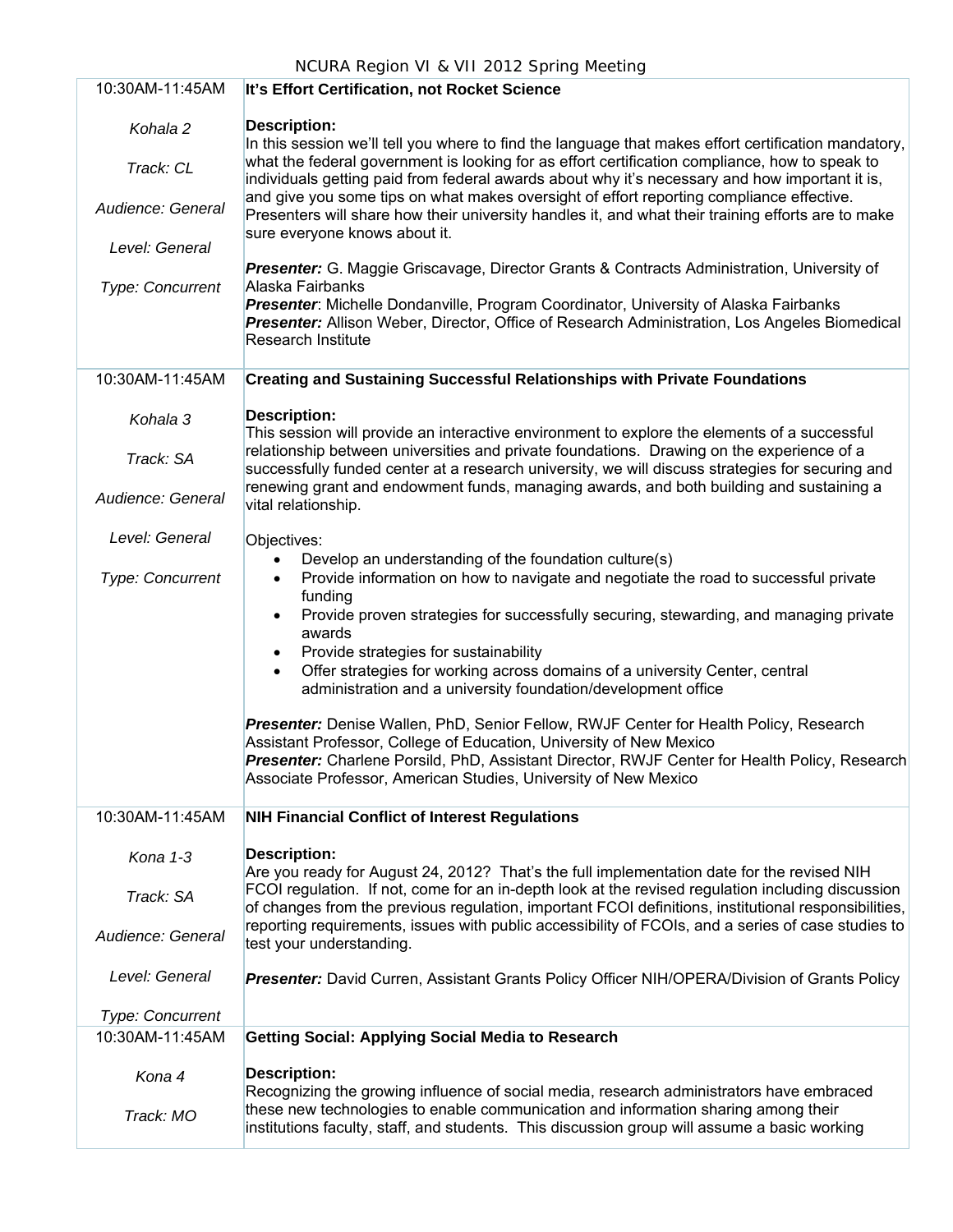| Audience: General         | knowledge of social media tools and focus on exploring the question of how social media will<br>affect research administration and how it can best be used to advance the field and profession.                                                                                                                                            |
|---------------------------|--------------------------------------------------------------------------------------------------------------------------------------------------------------------------------------------------------------------------------------------------------------------------------------------------------------------------------------------|
| Level: Intermediate       | We will share our experiences utilizing various social media (Facebook, YouTube, Twitter, etc.)                                                                                                                                                                                                                                            |
| Type: Discussion<br>Group | and discuss the strengths and challenges of each media form. We will explore their potential to<br>disseminate information to faculty and research administrators related to funding opportunities,<br>proposal processing and policies, as well as their capability to provide PI training and<br>professional development opportunities. |
|                           | Presenter: Esther Pratt, Faculty Research Development Coordinator, Office of Grants &<br>Research Development, Washington State University<br>Presenter: Dan Nordquist, Director, Office of Grants & Research Development                                                                                                                  |
|                           | Washington State University                                                                                                                                                                                                                                                                                                                |
| 10:30AM-11:45AM           | Implementing Electronic research administration systems - what are the things that<br>matter?                                                                                                                                                                                                                                              |
| Kona 5                    | <b>Description:</b>                                                                                                                                                                                                                                                                                                                        |
| Track: SPA                | Transitioning your organization to new electronic systems takes dedicated business expertise.<br>Business needs should always drive the technical solutions to research administration needs.                                                                                                                                              |
| Audience: General         | What things should be taken into consideration to determine if a commercial product is right for<br>your organization? When might you decide to build your own? There are numerous factors that                                                                                                                                            |
| Level: Advanced           | go into the decision, and this session will discuss critical components, including budget,<br>timeline, scope, process re-engineering, and university politics. This session will also discuss<br>the important things to consider in system design and implementation, and how it might impact                                            |
| Type: Concurrent          | other business units at your institution.                                                                                                                                                                                                                                                                                                  |
|                           | Presenter: Dennis J Paffrath, Assistant Vice President for Sponsored Programs Administration,<br>University of Maryland                                                                                                                                                                                                                    |
|                           | Presenter: Lisa Mosley, Director of Research Advancement, Arizona State University<br>Presenter: Michiko Pane, Director of Pre-Award Operations and SeRA, Stanford University                                                                                                                                                              |
| 12:00PM-1:15PM            | <b>REGION VI Lunch/Business Meeting</b>                                                                                                                                                                                                                                                                                                    |
| Queen's 5-6               | Alaska – California – Hawaii – Nevada – Oregon - Washington                                                                                                                                                                                                                                                                                |
| 12:00PM-1:15              | <b>REGION VII Lunch/Business Meeting</b>                                                                                                                                                                                                                                                                                                   |
| Kona 1-3                  | Arizona – Colorado – Idaho – Montana – New Mexico – Utah - Wyoming                                                                                                                                                                                                                                                                         |
| 1:30PM-2:45PM             | Measuring the needs of faculty and department administrators for enhanced<br>performance: A Balanced Scorecard Approach                                                                                                                                                                                                                    |
| Kohala 1                  | <b>Description:</b>                                                                                                                                                                                                                                                                                                                        |
| Track: SPA                | This session will review research results of the preferred services important to faculty and<br>department administrators in both public and private academic settings. Assessing the                                                                                                                                                      |
| Audience: Central         | performance of the centralized Office of Research Administration using the typical performance<br>metrics may not be in congruence with the needs and desires of the faculty and the department<br>administrators. Using these preferred services, this session will focus on how a Balanced                                               |
| Level: General            | Scorecard Approach can be adapted to a college or university.<br>The following topics will be covered:                                                                                                                                                                                                                                     |
| Type: Concurrent          | Services important to faculty at public universities and colleges<br>$\bullet$<br>Services important to faculty at private universities and colleges<br>$\bullet$                                                                                                                                                                          |
|                           | Services important to department administrators at public universities and colleges<br>$\bullet$                                                                                                                                                                                                                                           |
|                           | Services important to department administrators at private universities and colleges<br>$\bullet$<br>Development of the Balance Scorecard Approach for centralized offices of sponsored<br>$\bullet$<br>research administration.                                                                                                           |
|                           |                                                                                                                                                                                                                                                                                                                                            |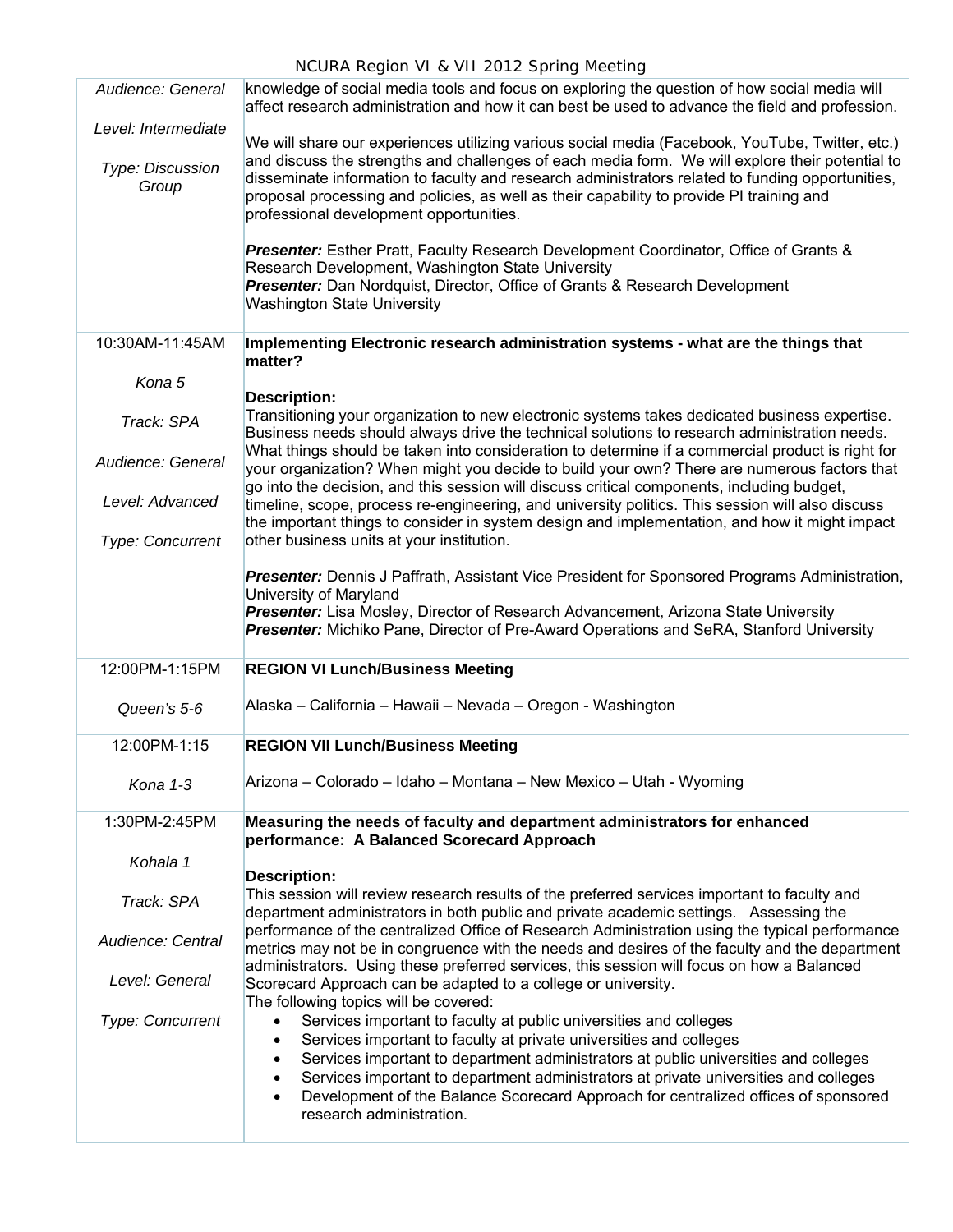| NCURA Region VI & VII 2012 Spring Meeting                                                 |                                                                                                                                                                                                                        |  |  |
|-------------------------------------------------------------------------------------------|------------------------------------------------------------------------------------------------------------------------------------------------------------------------------------------------------------------------|--|--|
| Presenter: Kimberley W. Cole, Ph.D., CPA, Assistant Dean, University of California, Davis |                                                                                                                                                                                                                        |  |  |
| 1:30PM-2:45PM                                                                             | Going Green Bury the paper before it buries you                                                                                                                                                                        |  |  |
| Kohala 2                                                                                  | <b>Description:</b><br>The paperless office concept has been around for years. For many people, the concept is                                                                                                         |  |  |
| Track: SPA                                                                                | harder to grasp than making it a reality. The session will focus on a normal research<br>administration environment and how to take the simple steps toward the goal of not having to                                  |  |  |
| Audience: Central                                                                         | constantly manage piles of files in the office. The presenters will go through a few decisive<br>steps that can be applied over time and can dramatically reduce if not eliminate the paper<br>eventually going green. |  |  |
| Level: General                                                                            |                                                                                                                                                                                                                        |  |  |
| Type: Concurrent                                                                          | The following topics will be covered:<br>Why go paperless?<br>$\bullet$                                                                                                                                                |  |  |
|                                                                                           | Benefits of becoming paperless<br>$\bullet$                                                                                                                                                                            |  |  |
|                                                                                           | What is needed to go paperless<br>$\bullet$<br>How to start the process of becoming paperless<br>$\bullet$                                                                                                             |  |  |
|                                                                                           | Presenter: Janice Crane, Senior Grants & Contracts Officer, Los Angeles Biomedical Research                                                                                                                            |  |  |
|                                                                                           | Institute<br>Presenter: Teri Hansen, Senior Contracts & Grants Administrator, University of Southern                                                                                                                   |  |  |
|                                                                                           | California                                                                                                                                                                                                             |  |  |
| 1:30PM-2:45PM<br>Presentation and Training Delivery Skills: How to Engage Your Audience   |                                                                                                                                                                                                                        |  |  |
| Kohala 3                                                                                  | <b>Description:</b><br>By delivering presentations we learn more about the subject matter we are presenting and we                                                                                                     |  |  |
| Track: PD                                                                                 | increase our visibility with our clients, stakeholders and peers. In this session we will focus on<br>reducing presentation anxiety through successful preparation, gaining audience participation,                    |  |  |
| Audience: General                                                                         | sending the message you want and how to handle difficult participants.                                                                                                                                                 |  |  |
| Level:                                                                                    | Objectives:<br>Prepare for a successful presentation<br>٠                                                                                                                                                              |  |  |
| Basic/Intermediate                                                                        | Use adult learning principles to increase the participation of your audience<br>$\bullet$                                                                                                                              |  |  |
| <b>Type: Concurrent</b>                                                                   | Use your voice, tone, body language to convey the message you want<br>$\bullet$<br>Identify tactics for handling difficult participants<br>$\bullet$                                                                   |  |  |
|                                                                                           | Presenter: Marci Copeland, Export Control Administrator, University of California, Irvine                                                                                                                              |  |  |
|                                                                                           | Presenter: Samantha Westcott, Manager, Sponsored Projects Team, Children's Hospital Los<br>Angeles                                                                                                                     |  |  |
| 1:30PM-2:45PM                                                                             | <b>Sponsored Research Jeopardy</b>                                                                                                                                                                                     |  |  |
| Kona $1-3$                                                                                | <b>Description:</b><br>We all need to know and understand the myriad of regulations and requirements that govern                                                                                                       |  |  |
| Track: FM                                                                                 | sponsored research. But, how interesting can learning these be? Join us for a fun, interactive<br>session playing Jeopardy! whether you're new to A-21, effort reporting, and cost transfers or                        |  |  |
| Audience: General                                                                         | just refreshing your knowledge.                                                                                                                                                                                        |  |  |
| Level: General                                                                            | Objectives:<br>Understand the regulations and requirements governing sponsored research<br>$\bullet$<br>Learn about sponsored research hot topics affecting your institution (e.g., conflicts of<br>$\bullet$          |  |  |
| <b>Type: Concurrent</b>                                                                   | interest, export controls, effort reporting).                                                                                                                                                                          |  |  |
|                                                                                           | Presenter: Bruce Morgan, Assistant Vice Chancellor for Research, University of California,<br>Irvine                                                                                                                   |  |  |
|                                                                                           | Presenter: Kim Ginn, Director, Baker Tilly                                                                                                                                                                             |  |  |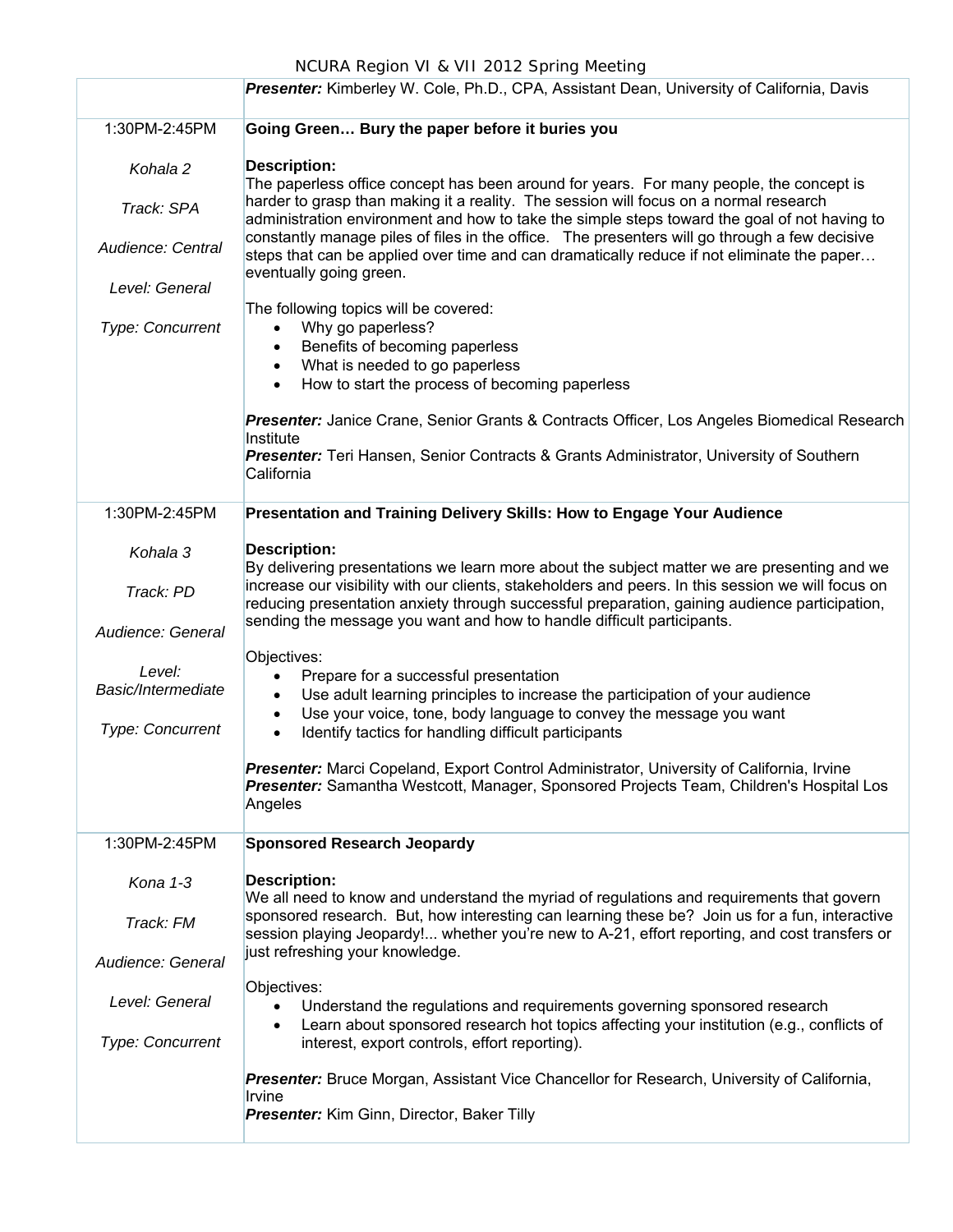| 1:30PM-2:45PM       | Clinical Trial Agreements and Research Agreements - How They Differ                                                                                                                                                                                    |
|---------------------|--------------------------------------------------------------------------------------------------------------------------------------------------------------------------------------------------------------------------------------------------------|
| Kona 4<br>Track: CL | <b>Description:</b><br>This presentation is geared toward contract negotiators who are familiar with industry research<br>contracts terms and negotiations, but not with the special terms and conditions that apply to                                |
|                     | clinical trials for drugs and/or devices.                                                                                                                                                                                                              |
| Audience: General   |                                                                                                                                                                                                                                                        |
| Level: Intermediate | Objectives:<br>Identify terms and conditions that are specific to clinical trials<br>Identify terminology in Clinical Trials that have hidden meanings<br>$\bullet$                                                                                    |
| Type: Concurrent    | Negotiation tips<br>$\bullet$                                                                                                                                                                                                                          |
|                     | Presenter: Helene Orescan, JD, Director Clinical Trial Contracts, University of California, Los<br>Angeles                                                                                                                                             |
|                     | Presenter: Tam K. Tran, MPH, Assistant Director Sponsored Projects, University of California,<br>Irvine                                                                                                                                                |
| 1:30PM-2:45PM       | <b>National Science Foundation - Update</b>                                                                                                                                                                                                            |
| Kona 5              | <b>Description:</b><br>This session will cover new developments at NSF - programs, policies, people and budgets.                                                                                                                                       |
| Track: SA           | Senior NSF staff will provide a comprehensive review of what is new and developing at the<br>National Science Foundation. Key administration initiatives and important recent and upcoming                                                             |
| Audience: General   | policy changes will be discussed. Topics will include acceleration of American Recovery and<br>Reinvestment Act (ARRA) awards, revision of the NSF merit review criteria recommended by                                                                |
| Level: General      | the National Science Board (NSB), changes to NSF's terms and conditions and an update on<br>the Research Performance Progress Report (RPPR). Information on the progress of NSFs<br>modernization of FastLane with Research.gov also will be provided. |
| Type: Concurrent    | Presenter: Samantha Hunter, Policy Specialist, Policy Office, Division of Institution & Award<br>Support, Office of Budget, Finance & Award Management                                                                                                 |
| 2:45PM-3:00PM       | <b>BREAK</b>                                                                                                                                                                                                                                           |
| Kona Promenade      |                                                                                                                                                                                                                                                        |
| 3:00PM-4:30PM       | <b>Employee Development and Engagement</b>                                                                                                                                                                                                             |
| Kohala 1            | <b>Description:</b><br>Research Operations at Arizona State University has recently revamped its focus on employee                                                                                                                                     |
| Track: PD           | development. This session will focus on employee development that goes beyond standard<br>'training' and traditional professional development courses.                                                                                                 |
| Audience: General   | The following topics will be addressed:<br>Alignment of career progression paths for both central administrators and department<br>administrators such that gathering experience from both areas is key to advancement                                 |
| Level: Advanced     | on the career ladder                                                                                                                                                                                                                                   |
| Type: Concurrent    | Creation of a framework for evaluating employees not only on their technical expertise<br>$\bullet$<br>or years of experience but also for their engagement in the organization and for active<br>participation in training opportunities              |
|                     | Creative ways to address employee satisfaction to ensure that employees own the<br>identification and resolution of challenges rather than creating a management vs.<br>employee dynamic                                                               |
|                     | Presenter: Tamara Deuser, Assistant Vice President, Research Operations, Arizona State<br>University                                                                                                                                                   |
|                     | Presenter: Heather Clark, Assistant Director, Proposal & Negotiations Team, Arizona State<br>University                                                                                                                                                |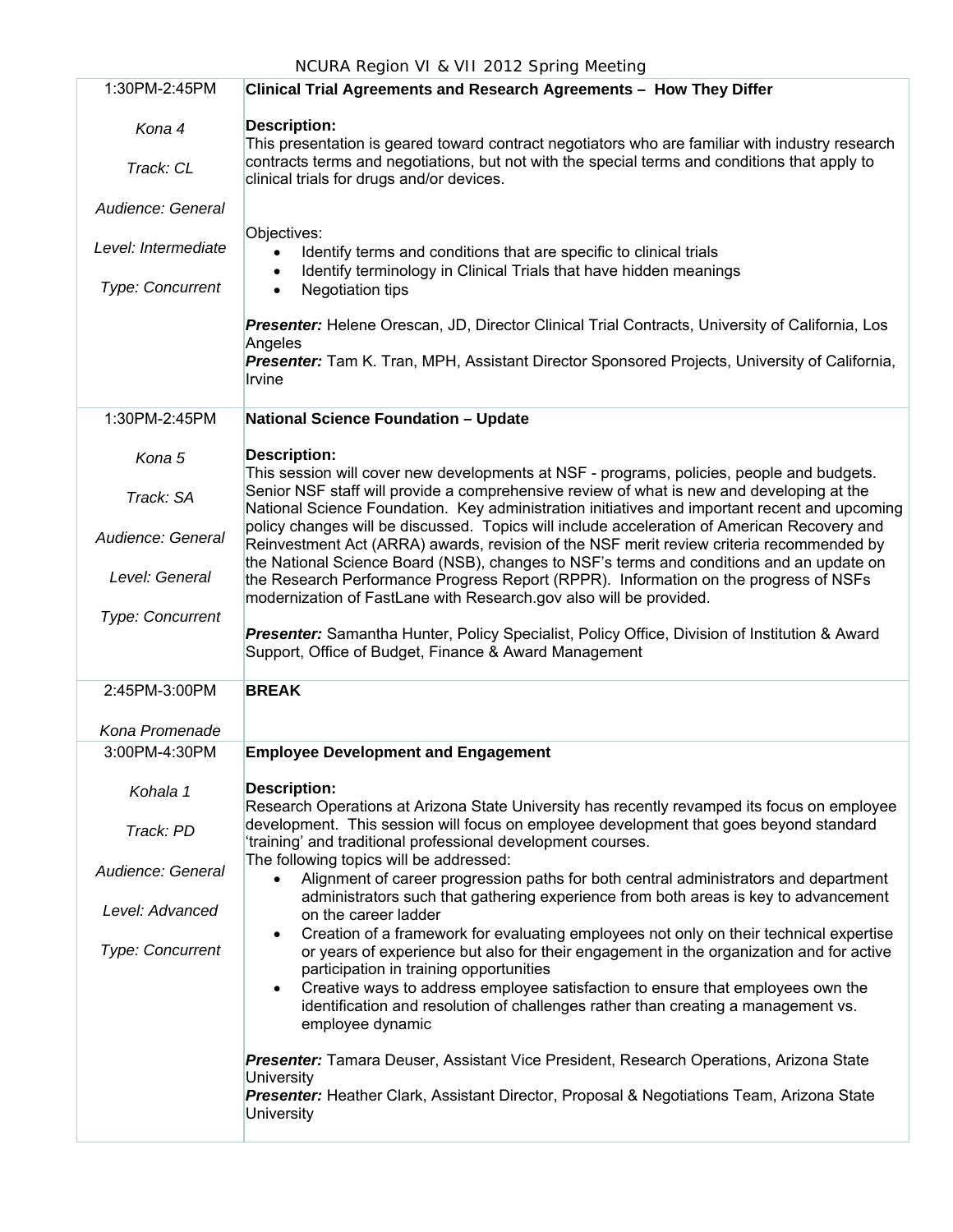| 3:00PM-4:30PM           | What the heck is "FFATA"?                                                                                                                                                                              |
|-------------------------|--------------------------------------------------------------------------------------------------------------------------------------------------------------------------------------------------------|
| Kohala 2                | <b>Description:</b>                                                                                                                                                                                    |
|                         | The session will focus on explaining the Federal Funding Accountability and Transparency Act                                                                                                           |
| Track: CL               | of 2006 (FFATA) and how it relates to federal grants, subawards, consortiums and contracts.                                                                                                            |
|                         | The following topics will be discussed:                                                                                                                                                                |
| Audience: Central       | Define/explain FFATA<br>Who is required to file a FFATA report?                                                                                                                                        |
|                         | FFATA Subaward Reporting System (FSRS)                                                                                                                                                                 |
| Level: Intermediate     | <b>FFATA Information Center</b>                                                                                                                                                                        |
| Type: Concurrent        | Reporting Timeline for Prime Contractors<br>$\bullet$                                                                                                                                                  |
|                         | Presenter: Janice Crane, Senior Grants & Contracts Officer, Los Angeles Biomedical Research                                                                                                            |
|                         | Institution                                                                                                                                                                                            |
|                         | Presenter: Allison Weber, Director, Office of Research Administration, Los Angeles Biomedical                                                                                                          |
|                         | <b>Research Institution</b>                                                                                                                                                                            |
| 3:00PM-4:30PM           | Cost Transfers - Red Flag or White Flag?                                                                                                                                                               |
| Kohala 3                | <b>Description:</b>                                                                                                                                                                                    |
|                         | Are your cost transfers poorly done (Red Flag) or are they overwhelming you (White Flag)?                                                                                                              |
| Track: FM               | This session will describe the cost transfer process. We will review what is allowable, what's<br>unallowable and what steps can be done to minimize audit risks. We will discuss what type of         |
|                         | policy or procedures could be helpful in taming the cost transfer monster. Some sample forms                                                                                                           |
| Audience: General       | that are used at the presenters' institution will be shown.                                                                                                                                            |
| Level: Intermediate     | Presenter: Mona Weer, Financial Manager, The University of Montana                                                                                                                                     |
|                         | Presenter: Paulette Jones, Administrator, Center for Environmental Health Sciences, The                                                                                                                |
| <b>Type: Concurrent</b> | University of Montana                                                                                                                                                                                  |
|                         |                                                                                                                                                                                                        |
| 3:00PM-4:30PM           | Non-Financial Compliance - News and Notes for Discussion                                                                                                                                               |
| Kona 1-3                | <b>Description:</b>                                                                                                                                                                                    |
|                         | This concurrent discussion session will focus on success strategies and on how to do's and                                                                                                             |
| Track: CL               | whys in areas of non-financial compliance including IRB, IACUC, FCOI, Misconduct in                                                                                                                    |
|                         | Research, Biosafety, Code of Business Ethics and Export Controls. Planning ahead for success<br>in implementing new compliance strategies is critical during these times of ever increasing non-       |
| Audience: Central       | financial compliance oversight demands. The discussion is intended for the senior                                                                                                                      |
| Level: Advanced         | and intermediate learners and those from a general non-financial compliance audience. Many of                                                                                                          |
|                         | the topics for discussion will focus on the strategies for implementing the requirements that are<br>hot in the news from our federal partners in the world of non-financial compliance. There will be |
| Type: Concurrent        | lots of time for interactive discussion among attendees to share problem solving strategies,                                                                                                           |
|                         | success stories and discuss challenges. Topic themes will be available in advance of the                                                                                                               |
|                         | meeting.                                                                                                                                                                                               |
|                         | Presenter: Debra Murphy, Director, Research Integrity and Assurance, Arizona State University                                                                                                          |
| 3:00PM-4:30PM           | Foreign Nationals and I-129s: What Every University Should Know                                                                                                                                        |
| Kona 4                  | <b>Description:</b>                                                                                                                                                                                    |
|                         | Effective 2011, the Department of Homeland Security updated Form I-129 "Petition for Non-                                                                                                              |
| Track: MO               | immigrant Worker" to require that all employers provide an export license determination in order<br>to employ certain non-immigrant workers, including individuals in H-1B and O-1 status.             |
|                         |                                                                                                                                                                                                        |
| Audience: General       | Objectives:                                                                                                                                                                                            |
|                         | What is your responsibility?                                                                                                                                                                           |
|                         | Do you have sufficient information and knowledge to make an informed decision?                                                                                                                         |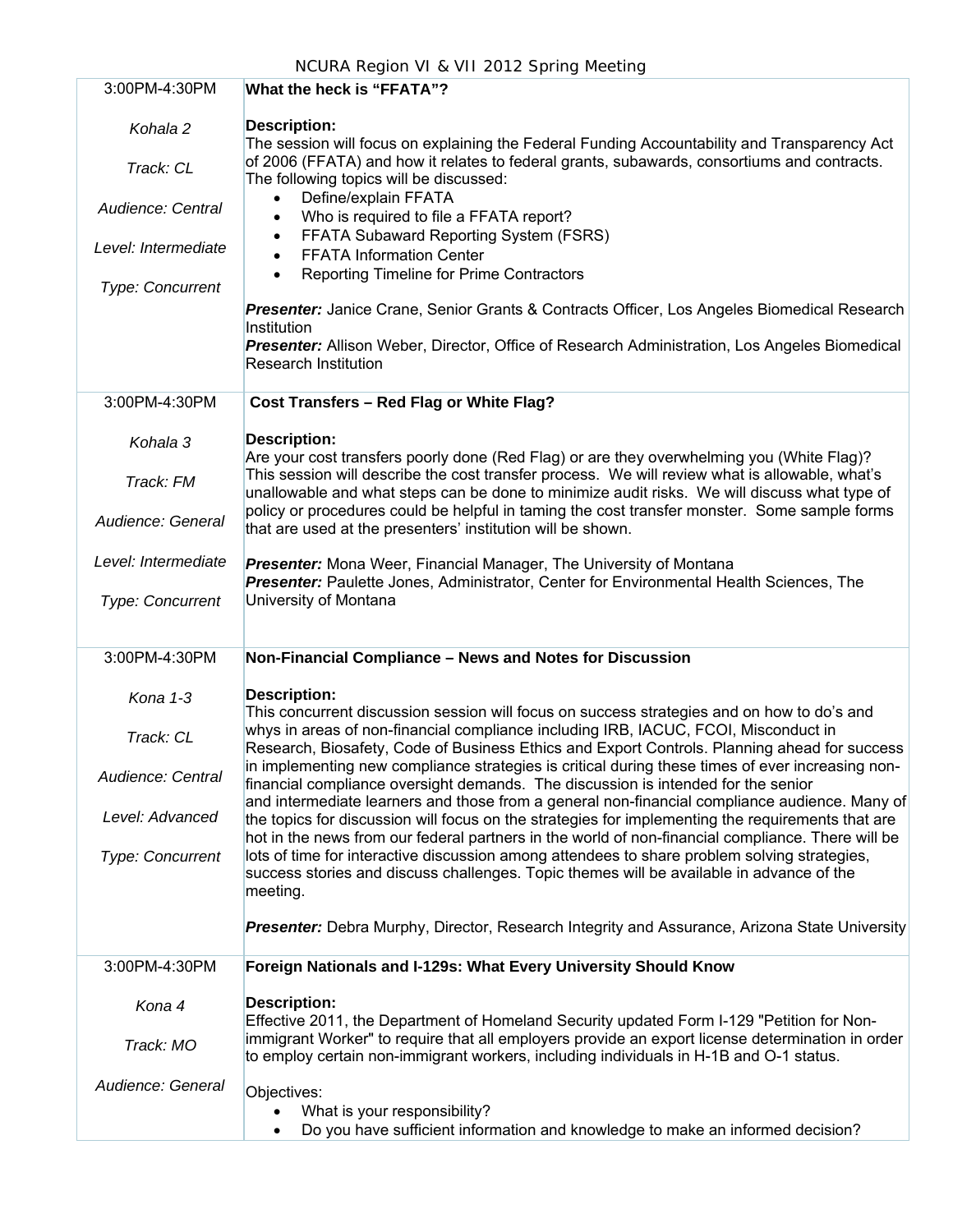|                            | NCURA Region VI & VII 2012 Spring Meeting                                                                                                                                                                                                                                                                                                                                                                                                                                              |
|----------------------------|----------------------------------------------------------------------------------------------------------------------------------------------------------------------------------------------------------------------------------------------------------------------------------------------------------------------------------------------------------------------------------------------------------------------------------------------------------------------------------------|
| Level: General             | What organizations in your institution should be involved in the sign-off process?<br>Which regulations apply?                                                                                                                                                                                                                                                                                                                                                                         |
| <b>Type: Concurrent</b>    | How do you go about setting up your own university program?<br>How do other universities address this issue?                                                                                                                                                                                                                                                                                                                                                                           |
|                            | Learn about this fairly new DHS requirement and about university best practices that will help<br>you meet the DHS requirement. We will share our own experiences, forms, processes and<br>resources. You'll sleep better at night!                                                                                                                                                                                                                                                    |
|                            | Presenter: Adilia Koch, Director of Export Compliance, California Institute of Technology<br>Presenter: Kay Ellis, Export Control Officer, University of Arizona                                                                                                                                                                                                                                                                                                                       |
| 3:00PM-4:30PM              | Aloha to A-21                                                                                                                                                                                                                                                                                                                                                                                                                                                                          |
| Kona 5                     | <b>Description:</b><br>While OMB Circular A-21 has been with us since the mid-1790's, this session will say hello                                                                                                                                                                                                                                                                                                                                                                      |
| Track: FM                  | ("aloha") to certain costing items in OMB Circular A-21 and their applicability. Other parts of the<br>circular that may not be as well-known will also be discussed. The presenters will dive into<br>some lesser known parts of Section J and K as well.                                                                                                                                                                                                                             |
| Audience: General          |                                                                                                                                                                                                                                                                                                                                                                                                                                                                                        |
| Level: Intermediate        | Presenter: Patricia A. Hawk, Director, Sponsored Programs, Oregon State University<br>Presenter: David Mayo, Director, Sponsored Research, California Institute of Technology                                                                                                                                                                                                                                                                                                          |
| Type: Concurrent           |                                                                                                                                                                                                                                                                                                                                                                                                                                                                                        |
| 6:00PM-9:00PM              | DINNER for all attendees and registered guests - Luau!                                                                                                                                                                                                                                                                                                                                                                                                                                 |
| Lagoon Lanai               | Join us and Tihati Productions: The Legends of the Pacific Luau dinner and show presents<br>dramatic Polynesian dances and music of the Pacific Rim including the breath taking Fireknife<br>Dancer.                                                                                                                                                                                                                                                                                   |
| <b>Wednesday, April 18</b> |                                                                                                                                                                                                                                                                                                                                                                                                                                                                                        |
| 7:30AM-11:00AM             | <b>INFORMATION DESK Open</b>                                                                                                                                                                                                                                                                                                                                                                                                                                                           |
| Waikoloa Promenade         |                                                                                                                                                                                                                                                                                                                                                                                                                                                                                        |
| 7:00AM-8:45AM              | <b>Buffet BREAKFAST</b>                                                                                                                                                                                                                                                                                                                                                                                                                                                                |
| Lagoon Lanai               |                                                                                                                                                                                                                                                                                                                                                                                                                                                                                        |
| 9:00AM-10:15AM             | <b>Diva Management</b>                                                                                                                                                                                                                                                                                                                                                                                                                                                                 |
| Kohala 1                   | <b>Description:</b><br>The current economic crisis threatens the NIH budget and with it, the pace of scientific                                                                                                                                                                                                                                                                                                                                                                        |
| Track: SPA                 | discovery. Rather than implementing reactive cost reduction strategies, it is time for research<br>institutions to adopt long term, sustainable approaches to cost control. Continuous Process                                                                                                                                                                                                                                                                                         |
| Audience: General          | Improvement (CPI) can have a dramatic effect on productivity, cost and quality within the<br>Research setting. (Axelrod, 2011)                                                                                                                                                                                                                                                                                                                                                         |
| Level: General             | In October of 2011, the Office of Sponsored Research at Seattle Children's Research Institute<br>embarked on the CPI journey massively transforming our processes and culture. The results                                                                                                                                                                                                                                                                                             |
| Type: Concurrent           | have been dramatic and completely worth every research institution's attention. This<br>presentation will focus on the "change of culture challenges" between the PI, the Department<br>and the Central Research Administration Office during the transition to CPI line work in the<br>Office of Sponsored Research. One of the department administrator's most crucial roles is to<br>translate the communications between the central office and the PI. It is important therefore, |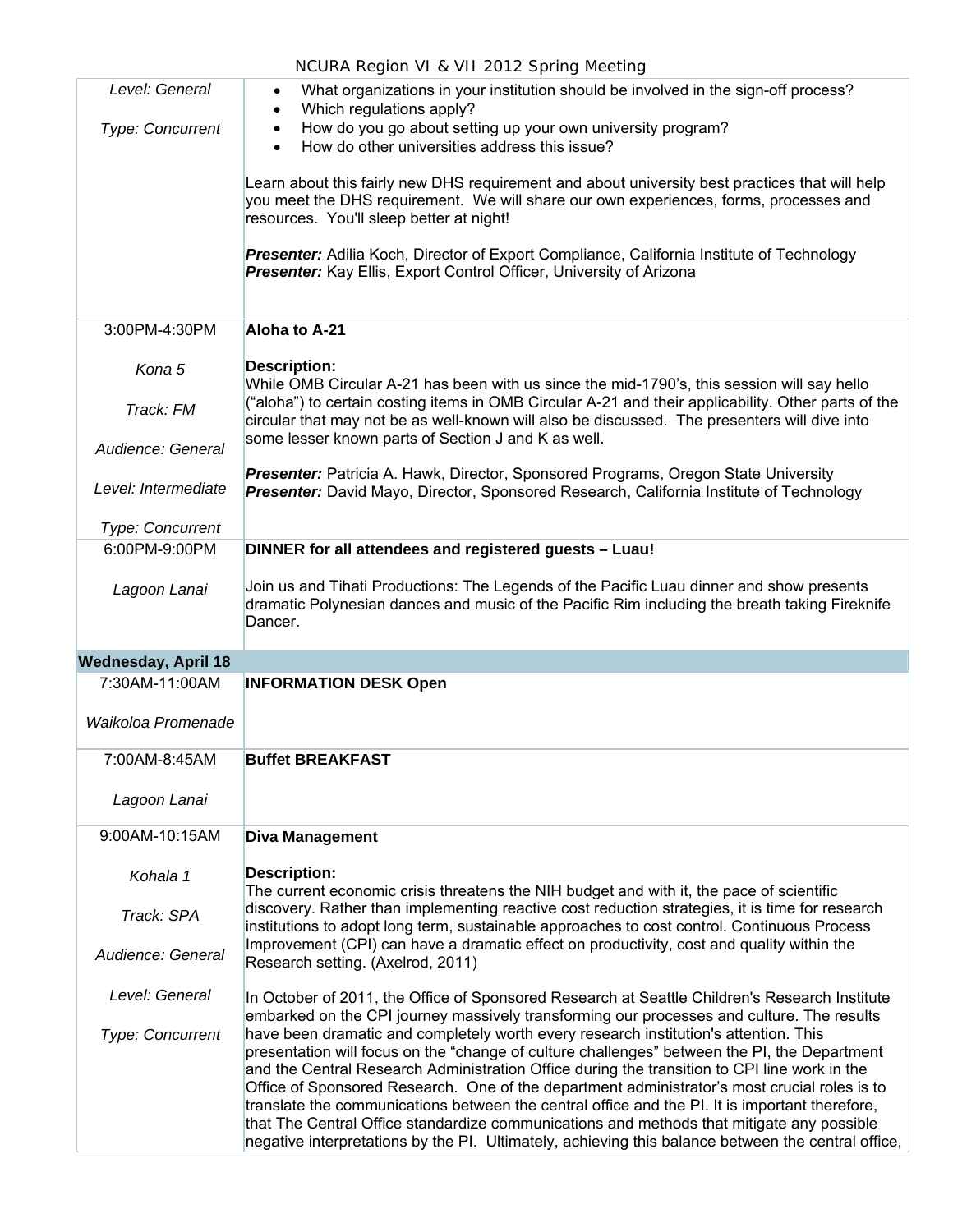|                                 | NCURA Region VI & VII 2012 Spring Meeting                                                                                                                                                                                                                                                                                                                                                                                                                                                                                               |
|---------------------------------|-----------------------------------------------------------------------------------------------------------------------------------------------------------------------------------------------------------------------------------------------------------------------------------------------------------------------------------------------------------------------------------------------------------------------------------------------------------------------------------------------------------------------------------------|
|                                 | the department administrator and the PI should result in waste reduction, enhanced<br>effectiveness, standard work methods, clear communication, increased collaboration, and the<br>ability to allow the artists to tend to their art.                                                                                                                                                                                                                                                                                                 |
|                                 | Objectives:<br>Evaluate the SCRI CPI OSR experience and analyze whether or not the principles of<br>the Toyota Way and lean management are valuable to their institution.<br>Provide thick description of the cultural shifts that occur during the CPI transition.<br>$\bullet$<br>Identify foundational understanding of CPI basics and language which engage people in<br>collaborative, in-depth problem solving that addresses root causes of communication<br>breakdown issues.                                                   |
|                                 | Presenter: Cynthia Bellas, Manager OSR and Pre Award Compliance   Office of Sponsored<br>Research Seattle Children's Research Institute                                                                                                                                                                                                                                                                                                                                                                                                 |
| Kohala 2                        | T-32 Training Grants and the Department Administrator                                                                                                                                                                                                                                                                                                                                                                                                                                                                                   |
| Track: SPA                      | <b>Description:</b><br>This session will offer an overview of the T-32 training grants from the departmental                                                                                                                                                                                                                                                                                                                                                                                                                            |
| Audience: Department            | administrator perspective. Both the pre and post award administrative responsibilities of these<br>awards are unique and require a great deal of data and organization. Guidance on proposal                                                                                                                                                                                                                                                                                                                                            |
| Level: Basic                    | preparation basics as well as the ins and outs of the day to day management of these complex<br>awards will be discussed.                                                                                                                                                                                                                                                                                                                                                                                                               |
| <b>Type: Concurrent</b>         | Objectives:<br>Participants will receive guidance on submission of T-32 applications; form completion,<br>$\bullet$<br>budget guidelines, significance of data required<br>Participants will learn the appointment and termination guidelines<br>$\bullet$<br>Participants will gain knowledge in the post award administrative requirements of the T-<br>32 award<br>Presenter: Glenda Bullock, Manager of Business Operations, Washington University<br>Presenter: Brenda Kavanaugh, Assistant Director, Office of Research & Project |
|                                 | Administration, University of Rochester                                                                                                                                                                                                                                                                                                                                                                                                                                                                                                 |
| Kohala 3                        | <b>Back to Basics: Essential Clauses Contained in Non-Federal Contracts</b>                                                                                                                                                                                                                                                                                                                                                                                                                                                             |
| Track: SPA<br>Audience: Central | <b>Description:</b><br>This session will focus on key provisions that should be contained in every (non-federal)<br>contract. In addition to identifying such provisions and discussing their meaning and purpose,<br>this session will also look at problematic language often associated with each of these essential<br>clauses.                                                                                                                                                                                                     |
| Level: Basic                    | Objectives:                                                                                                                                                                                                                                                                                                                                                                                                                                                                                                                             |
| <b>Type: Concurrent</b>         | Identify which provisions are essential to a research agreement<br>$\bullet$<br>Understand the legal meaning of the terms and conditions<br>$\bullet$<br>Spot issues and problematic language, and recognize when essential clauses are<br>missing<br>Understand how the clauses are interrelated                                                                                                                                                                                                                                       |
|                                 | <b>Presenter:</b> Sally O'Neil, Manager, Industrial Contracts Office, Stanford University<br>Presenter: Cynthia Wells, Director, Sponsored Programs Administration, University of<br>California, Riverside                                                                                                                                                                                                                                                                                                                              |
| Kona 1-3                        | <b>Leadership without the Title</b>                                                                                                                                                                                                                                                                                                                                                                                                                                                                                                     |
| Track: PD                       | <b>Description:</b><br>Have you met individuals who are great leaders in their organization but do not hold a                                                                                                                                                                                                                                                                                                                                                                                                                           |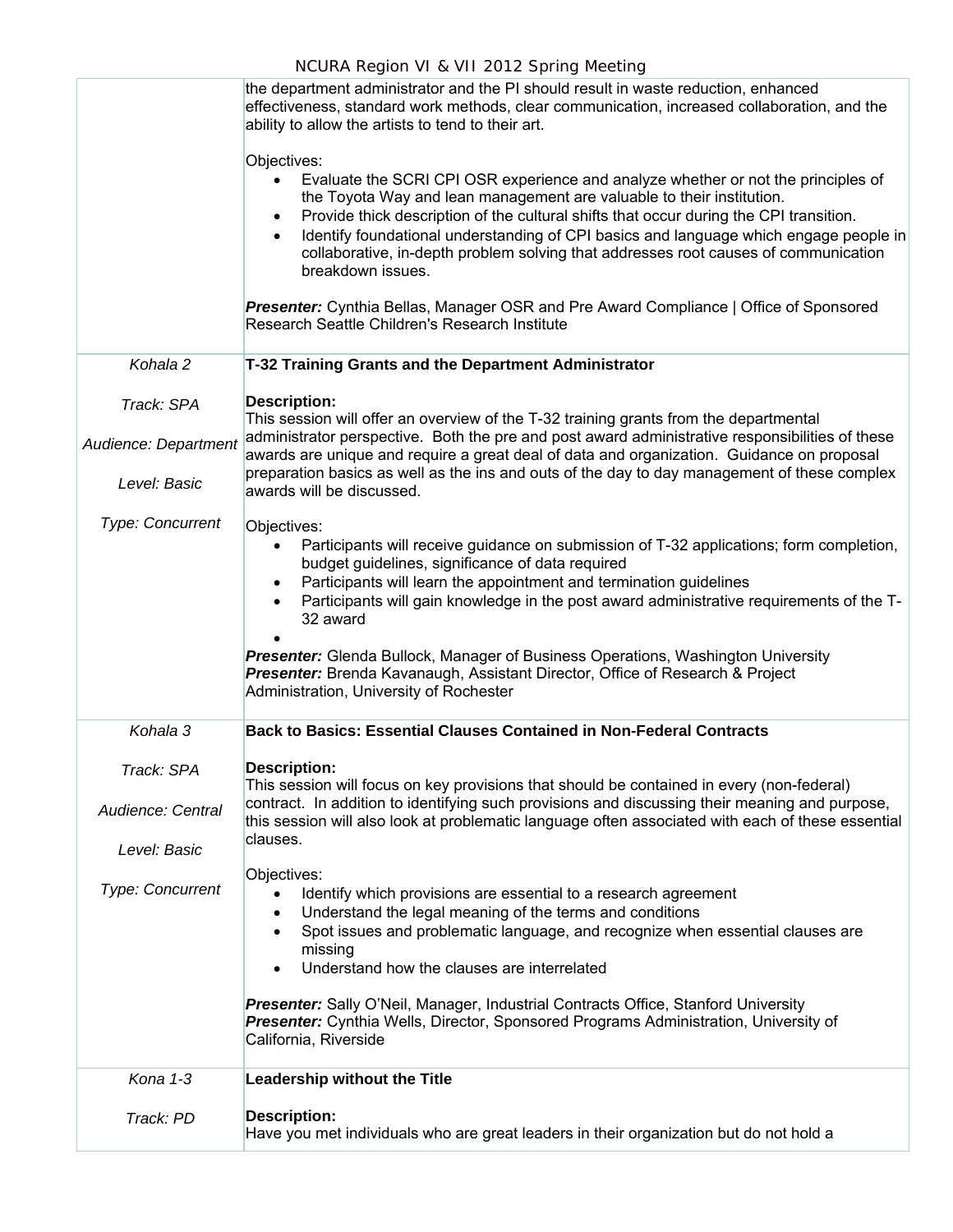| Audience: General               | leadership title? In this session we will discuss behaviors that create leadership whether you are<br>or are not currently "the boss". This session will provide examples of learning leadership skills,                                                                                                                                                                                                                                                                                                                                                                                                       |  |  |  |  |
|---------------------------------|----------------------------------------------------------------------------------------------------------------------------------------------------------------------------------------------------------------------------------------------------------------------------------------------------------------------------------------------------------------------------------------------------------------------------------------------------------------------------------------------------------------------------------------------------------------------------------------------------------------|--|--|--|--|
| Level:<br>Intermediate/Advanced | becoming self-aware, building trust and adapting to communication styles.                                                                                                                                                                                                                                                                                                                                                                                                                                                                                                                                      |  |  |  |  |
| <b>Type: Concurrent</b>         | Objectives:<br>Describe the leadership continuum, personal strengths and opportunities<br>٠<br>Identify skills and behaviors that build trust and respect with colleagues, stakeholders<br>$\bullet$<br>and other leaders<br>Adapt to different communication styles and situations to increase your success in<br>$\bullet$<br>reaching personal and organizational goals<br>Promote effective change in the workplace without being in charge<br>$\bullet$                                                                                                                                                   |  |  |  |  |
|                                 | Presenter: Nancy Lewis, Director, Sponsored Projects Administration, University of California,<br>Irvine<br>Presenter: Allison Ramos, Principal Contract and Grant Officer, University of California, Irvine<br>Presenter: Samantha J. Westcott, Manager, Sponsored Projects Team, Children's Hospital Los<br>Angeles                                                                                                                                                                                                                                                                                          |  |  |  |  |
| Kona 4                          | Preparing for Change: How the Proposed Revisions to A-21 Impact You!                                                                                                                                                                                                                                                                                                                                                                                                                                                                                                                                           |  |  |  |  |
| Track: FM                       | <b>Description:</b><br>Circular A-21, the OMB guidance on determining costs applicable to grants, contracts and other                                                                                                                                                                                                                                                                                                                                                                                                                                                                                          |  |  |  |  |
| Audience: General               | agreements between the Federal government and educational institutions and to provide a clear<br>mechanic for the Federal government to share in associated costs, is about to change! This                                                                                                                                                                                                                                                                                                                                                                                                                    |  |  |  |  |
| Level: Intermediate             | session will arm you with guidance on anticipated changes and how they may impact you.                                                                                                                                                                                                                                                                                                                                                                                                                                                                                                                         |  |  |  |  |
| Type: Concurrent                | In 2011, an interagency task force was established to consider means of improving A-21, and in<br>July 2011, comments were solicited from educational institutions, professional societies and the<br>general public. 154 comments were received and were publicly posted in late November<br>2011. Among these, two sets of comments were widely endorsed - those submitted by COGR<br>and those submitted by AAU/APLU. It is anticipated that recommended changes to A-21 may<br>be presented to the Research Business Models working group A-21 task force prior to the<br>NCURA regional meeting in April. |  |  |  |  |
|                                 | If the recommended changes have been publicly announced prior to the meeting, this session<br>will cover the recommended mark-up to A-21. If the changes are not yet publicly available, we<br>will discuss the COGR and AAU/APLU recommendations which include comments in the<br>following areas:                                                                                                                                                                                                                                                                                                            |  |  |  |  |
|                                 | <b>Effort Reporting</b><br>$\bullet$<br><b>F&amp;A Rates</b><br>$\bullet$<br>Administrative/Project Management Support<br>$\bullet$<br>Audits/Monitoring<br>$\bullet$<br><b>Cost Sharing</b><br>$\bullet$<br><b>Utility Cost Adjustment</b><br>$\bullet$                                                                                                                                                                                                                                                                                                                                                       |  |  |  |  |
|                                 | Either way, you will leave with a solid grounding in the anticipated changes to A-21.                                                                                                                                                                                                                                                                                                                                                                                                                                                                                                                          |  |  |  |  |
|                                 | Presenter: Cheryl Birch, Director of Finance, Administration, and Human Resources Institute<br>for Creative Technologies, University of Southern California<br>Presenter: Andres Chan, Senior Manager, Office of Financial Analysis, University of Southern<br>California<br>Presenter: Dava Casoni, Contracts and Compliance Advisor, Institute for Creative<br>Technologies, University of Southern California                                                                                                                                                                                               |  |  |  |  |
| 10:15AM-10:30AM                 | <b>BREAK</b>                                                                                                                                                                                                                                                                                                                                                                                                                                                                                                                                                                                                   |  |  |  |  |
| Kona Promenade                  |                                                                                                                                                                                                                                                                                                                                                                                                                                                                                                                                                                                                                |  |  |  |  |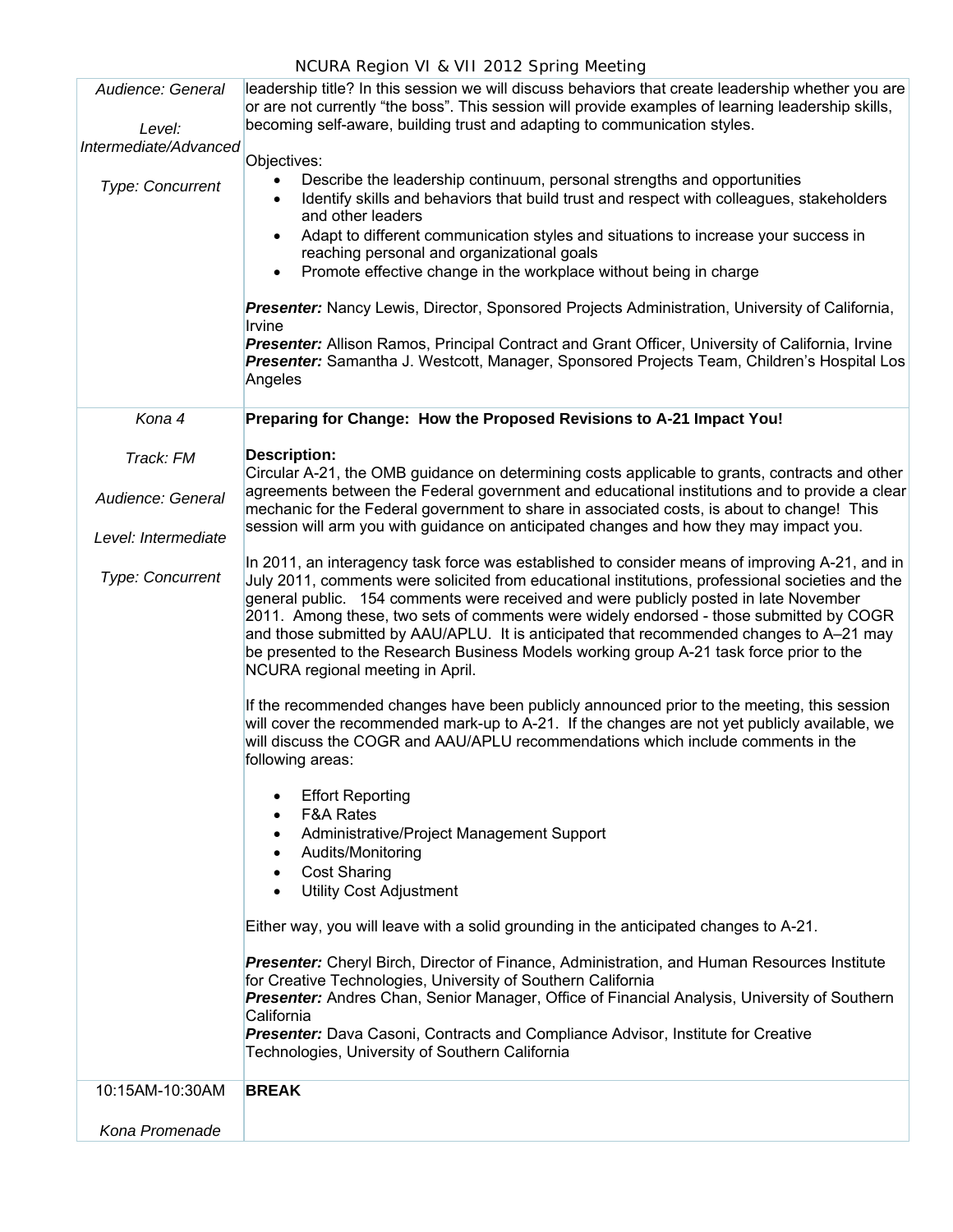| 10:30AM-11:45AM              | How to Work with Internal Audit to Utilize Enterprise Risk Management in a Research<br><b>Environment</b>                                                                                                                                                                                                                                                                  |  |  |  |
|------------------------------|----------------------------------------------------------------------------------------------------------------------------------------------------------------------------------------------------------------------------------------------------------------------------------------------------------------------------------------------------------------------------|--|--|--|
| Kohala 1                     |                                                                                                                                                                                                                                                                                                                                                                            |  |  |  |
| Track: MO                    | <b>Description:</b><br>Research institutions face a multitude of risks every day, from exposing protected data or<br>scientific misconduct, to lab safety concerns or natural disasters. These risks are enough to                                                                                                                                                         |  |  |  |
| Audience: General            | cause sleepless nights for management and administrators. With so many things that could go<br>wrong, it seems like a full-time job just staying up to speed with the daily operations and<br>"fighting fires". Luckily, you can leverage your Internal Audit department as a useful tool in                                                                               |  |  |  |
| Level:                       | helping mitigate those risks! Internal Auditors can help you understand everything from the<br>Intermediate/Advanced tricky compliance landscape to identifying potential gaps or concerns in the design of controls                                                                                                                                                       |  |  |  |
| Type: Concurrent             | related to them. And, best of all, they work for your institution and are really focused on ensuring<br>that it is operating as well as possible.                                                                                                                                                                                                                          |  |  |  |
|                              | In this session, we will share with you the concepts and specific activities that your institution,<br>with the help of Internal Audit, can implement to assess and manage risk related to research<br>operations, and how these tools can be used to focus institutional resources for addressing<br>some of your greatest risks.                                         |  |  |  |
|                              | Objectives:<br>Explore how to apply the concept of "risk" in the context of research operations.<br>$\bullet$<br>Learn how "modern" internal auditors REALLY are "here to help."<br>$\bullet$<br>Understand the risk assessment process and its practical applications.<br>$\bullet$<br>Become familiar with a process for prioritizing and addressing risks.<br>$\bullet$ |  |  |  |
|                              | Presenter: Raina Rose Tagle, Partner, Baker Tilly<br>Presenter: Kim Ginn, Director, Baker Tilly                                                                                                                                                                                                                                                                            |  |  |  |
| Kohala 2                     | <b>F&amp;A Simplified Method</b>                                                                                                                                                                                                                                                                                                                                           |  |  |  |
| Track: FM                    | <b>Description:</b><br>Section H of 2 CFR, Part 220 (A-21) addresses the simplified method for preparing a Facilities                                                                                                                                                                                                                                                      |  |  |  |
| Audience: General            | and Administrative (F&A) cost rate proposal at small educational institutions. This session will<br>allow participants to gain a fundamental understanding of the issues involved in developing and<br>negotiating F&A cost rates for colleges and universities using the simplified method (short form).                                                                  |  |  |  |
| Level:<br>Basic/Intermediate | The following topics will be covered:<br><b>Federal Regulations</b><br>$\bullet$                                                                                                                                                                                                                                                                                           |  |  |  |
| Type: Concurrent             | F&A Rate Development using the Simplified Method<br>$\bullet$<br>Negotiations<br>$\bullet$                                                                                                                                                                                                                                                                                 |  |  |  |
|                              | <b>Presenter:</b> Adrienne Clifton, Director, MAXIMUS, Inc.<br>Presenter: Ginger Baker, Senior Manager, MAXIMUS, Inc.                                                                                                                                                                                                                                                      |  |  |  |
| Kohala 3                     | Merging the Department and Central Office Functions: a new model of operation                                                                                                                                                                                                                                                                                              |  |  |  |
| Track: SPA                   | <b>Description:</b><br>This session looks at two university's approaches to centralizing (pre-award services &                                                                                                                                                                                                                                                             |  |  |  |
| Audience: General            | departmental research administration services).                                                                                                                                                                                                                                                                                                                            |  |  |  |
| Level:                       | University of California, San Francisco will focus on the centralized, clustered model for pre-<br>award services that is being implemented at a large public health sciences Institution with \$1                                                                                                                                                                         |  |  |  |
| Intermediate/<br>Advanced    | Billion in research expenditures. Learn<br>How the model works<br>$\bullet$<br>Why this structure was decided<br>$\bullet$                                                                                                                                                                                                                                                 |  |  |  |
|                              | The implementation plan<br>$\bullet$                                                                                                                                                                                                                                                                                                                                       |  |  |  |
| <b>Type: Concurrent</b>      | The challenges associated with a reorganization in a large, complex Institution.<br>$\bullet$                                                                                                                                                                                                                                                                              |  |  |  |
|                              | Portland State University will provide an overview of how a public university with \$65M in                                                                                                                                                                                                                                                                                |  |  |  |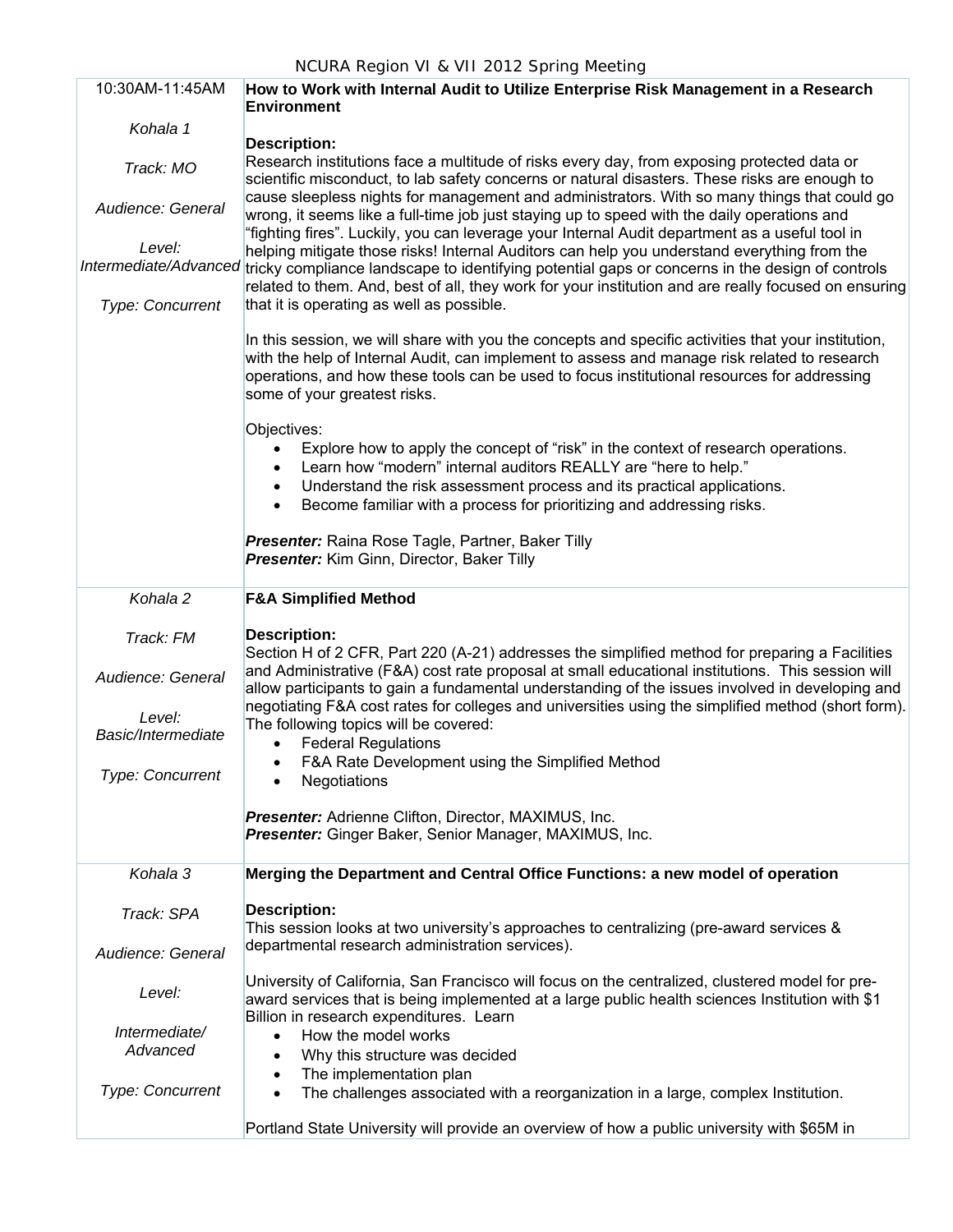|                                                                                               | external research expenditures implemented a pilot program in their largest college to change<br>the structure of departmental research administration from decentralized to centralized.<br>Learn why and how the change was made.<br>Discussion of a distributive research administration model<br>What process improvements were implemented?<br>$\bullet$<br>Update on how the model is working less than a year later<br>$\bullet$<br>Presenter: John Radkowski, Director of Contracts and Grants, University of California, San<br>Francisco<br>Presenter: Michelle Kim, Team Manager of Research Management Services, University of<br>California, San Francisco<br>Presenter: Dawn Boatman, Director Sponsored Projects Administration, Portland State<br>University<br>Presenter: Sinnamon Tierney, Assistant Director Departmental Research Administration,<br><b>Portland State University</b>                                                                                                                                                |
|-----------------------------------------------------------------------------------------------|----------------------------------------------------------------------------------------------------------------------------------------------------------------------------------------------------------------------------------------------------------------------------------------------------------------------------------------------------------------------------------------------------------------------------------------------------------------------------------------------------------------------------------------------------------------------------------------------------------------------------------------------------------------------------------------------------------------------------------------------------------------------------------------------------------------------------------------------------------------------------------------------------------------------------------------------------------------------------------------------------------------------------------------------------------|
| Kona 1-3                                                                                      | <b>Federal Contracts for Departmental Administrators</b>                                                                                                                                                                                                                                                                                                                                                                                                                                                                                                                                                                                                                                                                                                                                                                                                                                                                                                                                                                                                 |
| Track: SPA<br>Audience: Department<br>Level: Intermediate<br>Type: Concurrent                 | <b>Description:</b><br>Federal grants comprise the majority of awards received by universities, thus we are generally<br>accustomed to managing financial assistance awards. However, there are some key difference<br>between financial assistance awards and procurement awards, or contracts, and its easy to run<br>into problems if we don't take these differences into account. The goal of this session is to<br>identify the key differences that are important to departmental administrators. During this<br>session we will look at the entire lifecycle of the award, including the RFP, proposal, award, and<br>closeout.                                                                                                                                                                                                                                                                                                                                                                                                                  |
|                                                                                               | Objectives:<br>Participants will be able to describe the standard components of a contract RFP, and<br>$\bullet$<br>their importance.<br>Participants will be able to identify key reporting and management requirements in<br>$\bullet$<br>federal contracts.<br>Participants will be able to explain the closeout process required under federal<br>٠<br>contracts.<br>Presenter: David Mayo, Director, Sponsored Research, California Institute of Technology<br>Presenter: Samantha J. Westcott, Manager, Sponsored projects Team, Children's Hospital Los<br>Angeles                                                                                                                                                                                                                                                                                                                                                                                                                                                                                |
| Kona 4<br>Track: SPA<br>Audience: General<br>Level: Intermediate<br>Type: Discussion<br>Group | Square Pegs and Round Holes: Branch Campus Research in the Shadow of a Research-<br><b>Intensive University</b><br><b>Description:</b><br>Our discussion will center on the branch campus model and how it works with a central campus<br>when the branches typically operate similarly to a Predominantly Undergraduate Institute, yet<br>are attached to a large research institution. As universities continue to reach out to students in<br>areas outside of the central campus influence, branch campuses are created to fill this<br>void. Does this help or hurt the branch campus in receiving grants? Is it a problem to be thrown<br>in to the same pool as the large research institution applications during a proposal<br>submission? Are communications an issue for the branch campuses? Do branch campus<br>administrators receive the proper training and educational opportunities?<br>Objectives:<br>Discuss best practices<br>$\bullet$<br>Gain ideas on how others manage the situation<br>Create network of support.<br>$\bullet$ |